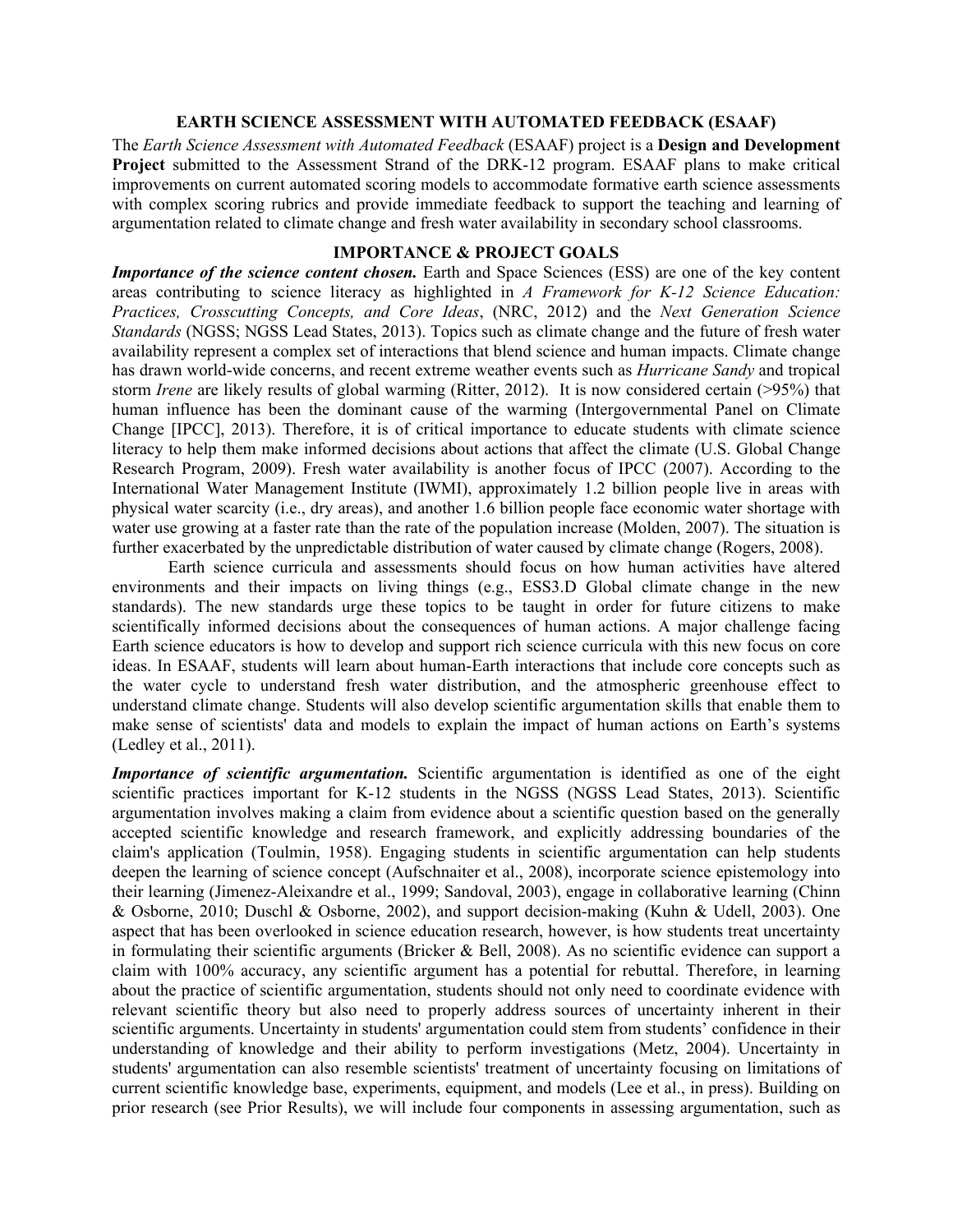claims, explanations, student rating of uncertainty, and uncertainty rationale, which are described in more details in the assessment section.

*Importance of automated scoring of items with complex scoring rubrics.* It is agreed among researchers that constructed-response items allow for a greater degree of construct representation and are more authentic than multiple-choice items (Lane, 2004; Lee et al., 2011; Shepard, 2000). However, as scoring constructed-response items is both costly and time-consuming (Wainer & Thissen, 1993), the use of constructed-response items is limited in both large-scale and classroom assessments. For example, national and international comparison assessments such as the NAEP and TIMSS largely make use of multiple-choice items due to efficiency and scoring considerations (Quellmalz et al., 2005; Singer et al., 2006). Automated scoring could serve as a viable solution to scale up the use of constructed-response items. In addition to saving cost and improving efficiency, automated scores can also help reduce errors and biases typically introduced by human raters (Williamson, et al., 2012; Zhang, 2013).

In the past three decades, automated scoring has been applied in a wide range of scoring domains, such as writing quality (Burstein & Marcu, 2002), mathematics (Sandene et al., 2005; Koedinger, McLaughlin, & Heffernan, 2010), written content (Graesser, 2011), and speech (Higgins, Zechner, Xi, & Williamson, 2011). Examples of automated scoring systems for content domains include c-rater™ and crater-ML offered by ETS (Leacock & Chodrow, 2003), AutoMark (Mitchell et al., 2002), and Intelligent Tutoring Systems such as AutoTutor, ITSPOKE, and TLCTS (Graesser, 2011). Despite the growing application of automated scoring (e.g., Graesser, 2011; VanLehn et al., 2007), many previous uses focus on items that are either transformed from multiple-choice items or have simplified scoring rubrics (e.g., correct, partially correct, or wrong; Attali & Powers, 2008; Attali et al., 2008). Very few studies have evaluated automated scoring for items with complex scoring rubrics (Liu, et al., 2013). In ESAAF, we plan to enhance automated scoring of items with rubrics that differentiate among more than three levels of understanding. We will focus on automated scoring of items that measure argumentation in the context of climate change and fresh water availability. For the assessment results to be of diagnostic value to teachers, it is important to develop automated scoring that can accurately evaluate multiple levels of understanding. The automated scores will then be used to facilitate immediate feedback to students.

*Importance of immediate, automated feedback to facilitate learning and teaching.* Educational experts consider feedback a critical element to catalyze learning (Black et al., 2003; Clarke, 2003; Hattie, 2009; Sadler, 1998). Several meta-analysis studies showed that the effect sizes of feedback are moderate to large in improving learning (0.40 to 0.80 standard deviation [SD] units) (Azevedo & Bernard, 1995; Kluger & DeNisi, 1996; Shute, 2008). Research also showed that for classroom studies students benefit more from immediate rather than delayed feedback (Anderson et al., 2001; Kulik & Kulik, 1988; Shute, 2008). Immediate feedback will correct errors and misconceptions before they are encoded into students' learning (Brosvic & Cohen, 1988; Corbett & Anderson, 1989, 2001; Dihoff et al., 2003), particularly in a computer-based instruction environment (Azevedo & Bernard, 1995; Shute, 2008). Despite its appealing benefits, instant feedback on constructed-response items is unrealistic in current classrooms (Gibbs & Simpson, 2004). In addition, scoring constructed-response items takes away teachers' time from lesson planning and working with struggling students (National Council of Teachers of English, 2008).

We will investigate *when, how, for whom*, and *under what conditions* feedback is most effective. The goals of ESAAF feedback are to promote students' use of productive learning strategies, help students identify their misconceptions, and increase their persistence and experiences in learning science (Brown et al., 2012; Kluger & DeNisi, 1996). Some of the existing intelligent tutoring systems (e.g., AutoTutor, ASSISTments, DeepTutor) are conversational in nature and probe students' responses after they type one word to two sentences, while the ideal answer is about three to seven sentences (Graesser et al., 2004). We will take a different approach by allowing students to complete their answers and providing feedback based on the evaluation of the entirety of student responses. Prior research shows that interrupting feedback provided when a student is engaged in problem solving may impede learning (Shute, 2008). Our feedback will pay attention to timing, complexity, delivery, and accuracy as these factors determine the effectiveness of feedback (Black & Wiliam, 1998; Crooks, 1988; Shute, 2008;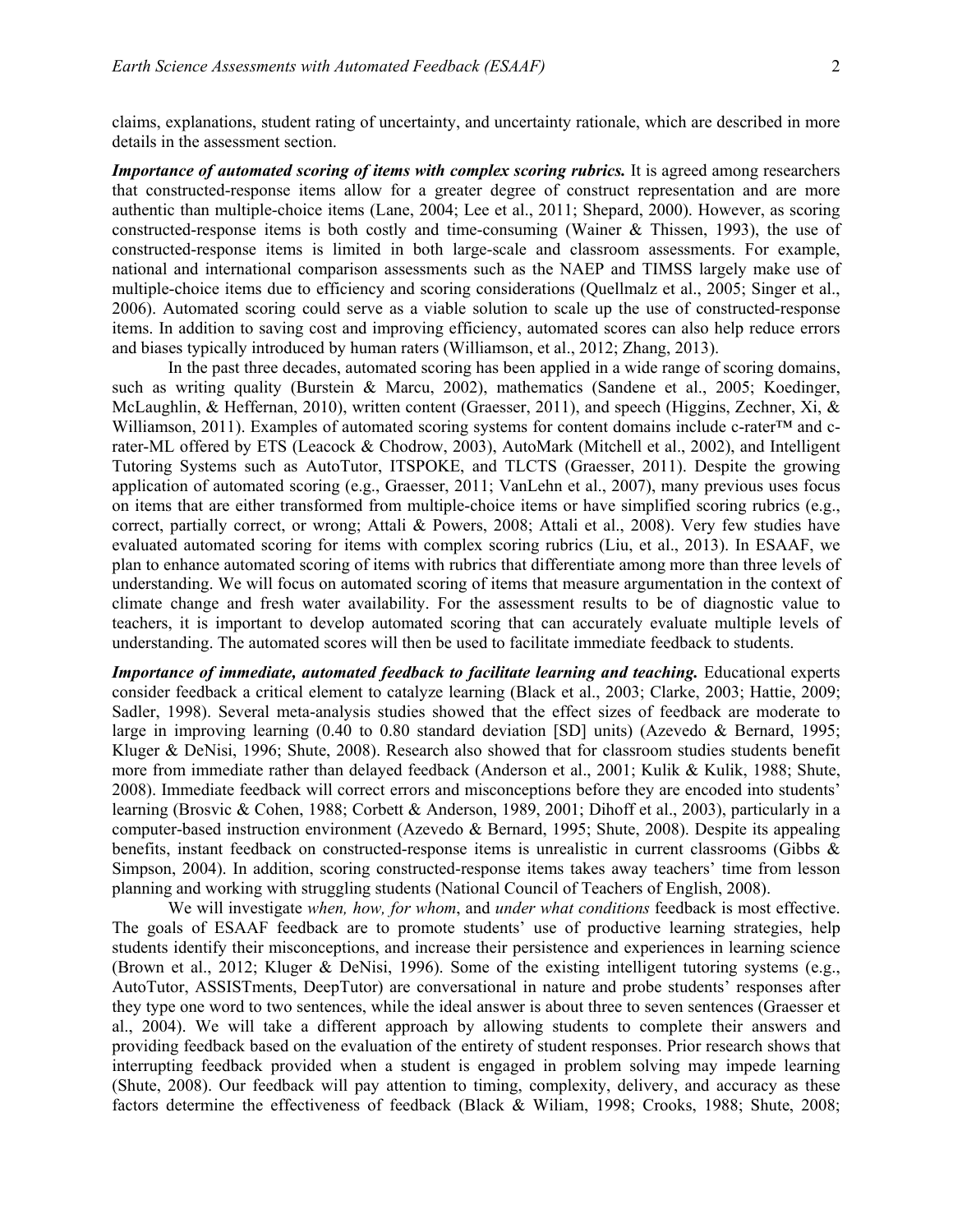Sadler, 2010). Our feedback is intended to provide students with the opportunity to review their answers, point them to the relevant instructional steps, and allow them to revise their responses. As an improvement to most current intelligent tutoring systems (e.g., AutoTutor), we will go beyond the individual student and provide class-level information to the teachers. We will design a synthesized report of the individual scores and feedback to give the teacher a snapshot of class-level performance. The immediate, class-level feedback is anticipated to help teachers make instructional decisions that are evidence-centered and data-driven. Additionally, we will offer professional development to promote teachers' understanding of automated scoring and feedback as part of formative assessment practices.

**Project Goals.** ESAAF responds to the national need for technology-enhanced, formative science assessments that support inquiry-based science teaching and learning. Both the *Smarter Balanced* and the *PARCC* consortia plan to use automated scoring to improve score efficiency (PARCC, 2012; SBAC, 2012). Guided by argumentation theories and drawing on automated scoring technologies with proven validity (e.g., Sukkarieh & Blackmore, 2009; Sukkarieh & Pulman, 2005), we will use *c-raterTM* and *crater-ML*, two advanced automated scoring tools developed by ETS, to score constructed-response items. We will provide immediate feedback containing diagnostics of individuals and class-level performance. The following are our research and development goals:

- 1. Develop and validate automated scoring and feedback on formative assessments targeting climate change and fresh water availability for secondary school students;
- 2. Investigate *when*, *how*, *for whom*, and *under what conditions* feedback can be effective in promoting learning along the dimensions of feedback type (e.g., content vs. epistemic; diagnostic only vs. diagnostic plus suggestive);
- 3. Develop professional development resources to help teachers use automated diagnostics to improve instruction and assessment practices;
- 4. Develop an interactive score reporting system that provides both customized individual feedback to students and class-level snapshots to teachers.

Our partners are **ETS**, a leader in automated scoring and innovative assessment, the **Concord Consortium (CC)**, a leader in developing and implementing technology-enhanced science curricula, and the **University of California, Santa Cruz (UCSC)**, which will incorporate learning theories of argumentation in the context of earth science topics.

# **RESULTS FROM PRIOR NSF SUPPORT**

Our prior and ongoing research on computer-based resources in assessment and learning puts us in a unique position to achieve our goals. Our research team will combine innovative tools and expertise in scientific argumentation, automated scoring, assessment, technological development, and professional development in achieving the research goals for ESAAF. We will draw specifically on the following NSF-funded projects:

*High-Adventure Science (HAS)* (DRL-0929774. 9/15/09 – 8/31/12. \$695,075. PI: Pallant). The HAS project developed and tested three online curriculum modules, including climate change, fresh water availability, and life on other planets for secondary school students to explore questions in ESS that scientists around the world are currently investigating. Each module was designed for five class periods and included interactive computational models, real-world data, and videos of scientists discussing their computational model-based research on the same questions. Building on literature on scientific argumentation (Bricker & Bell, 2008; Clark et al., 2007; Sampson & Clark, 2008), we assessed four essential parts of argumentation: claims, explanations based on the theoretical interpretation of evidence, uncertainty ratings, and uncertainty rationale as conditions of rebuttal. With this approach, we not only assessed students' scientific reasoning captured in the explanation component of argumentation but also evaluated students' ability to articulate the uncertainties in their arguments, both considered critical in developing argumentation skills (Osborne et al, 2004). Our analysis results indicate that students made substantial improvement on claims and explanations (e.g., effect sizes being 0.40 and 0.70SDs) from pre to posttests, but their improvement in uncertainty rationale, although significant, was limited (e.g.,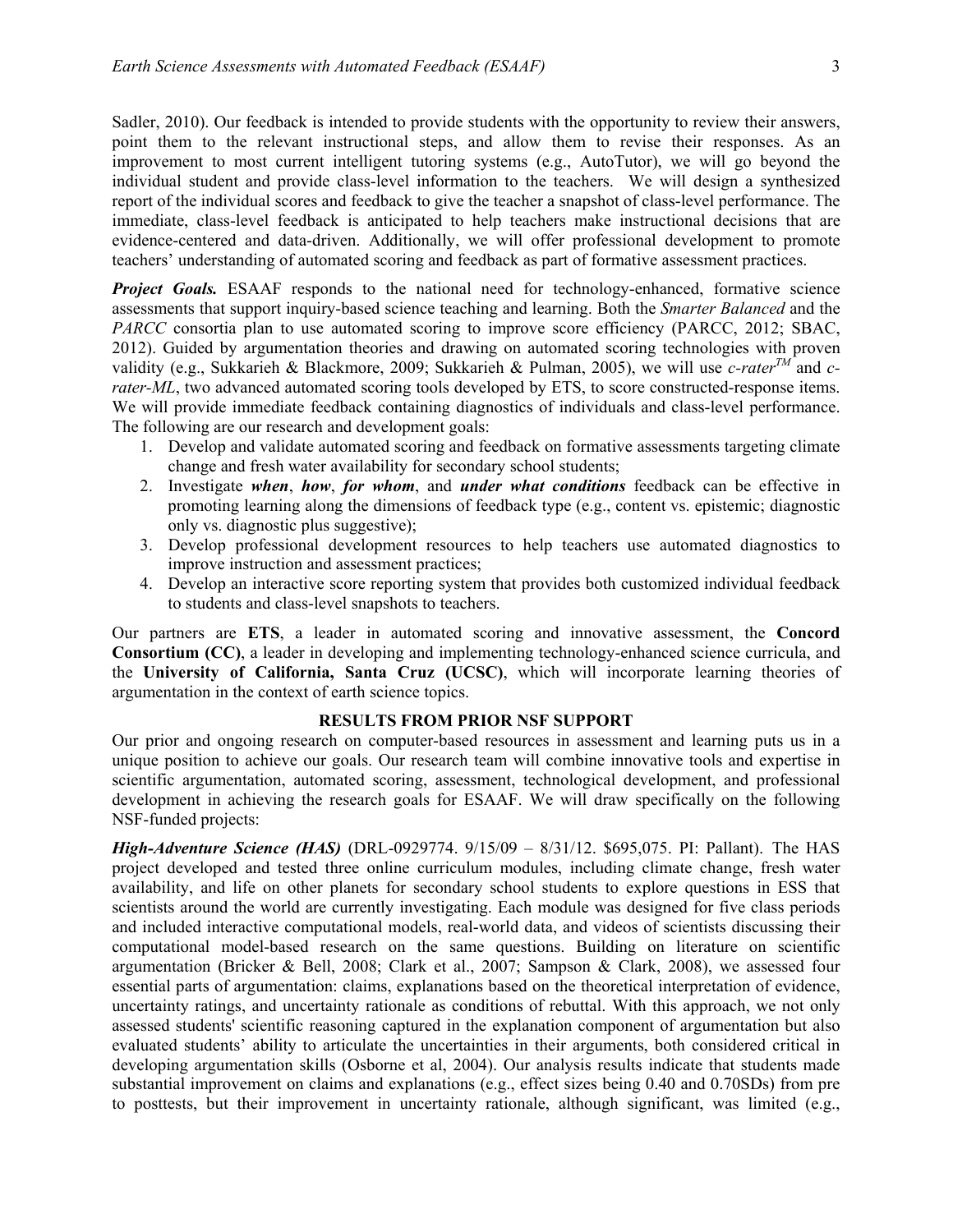0.25SD), which points to the need for immediate teacher intervention that can be made possible through automated scoring and feedback. We will be using the climate change and the fresh water availability modules developed during the HAS project to test automated scoring and feedback interfaces in the ESAAF project.

*High-Adventure Science: Earth's Systems and Sustainability (HAS:ESS)* (DRL-1220756. 10/1/12 – 1/31/16. \$2.3M, PI: Pallant, Co-PIs: Lee and Norris). Based on promising results from the exploratory HAS project, the HAS:ESS project focuses on environmental science and is currently developing three additional modules for middle and high school students. The goal of HAS:ESS is to research the effectiveness of curriculum materials to reliably convey an understanding of Earth's systems and the increasing role of human interaction with those systems, while also introducing important science practices of scientific argumentation through modeling and crosscutting concepts of systems and systems thinking. This project is built in partnerships among Concord Consortium, UCSC, and the National Geographic Society.

Two design studies were conducted to investigate whether conceptual and epistemic prompts provided *before* students formulated arguments could improve their argumentation. Students were randomly assigned to two versions of the same module within a teacher, with or without prompts in argumentation. Results indicate an interaction between effects of prompts and components of argumentation. For example, for the water module, while there was no significant difference in explanation ( $p=38$ ), there was a significant difference in uncertainty rationale ( $p< .001$ ). These results indicate that pre-supplied prompts might not be ideal to help students improve their formulation of arguments. Extending from this study, we will investigate if prompts provided in the form of automated feedback would work more effectively in helping students construct an argument.

*Continuous Learning and Automated Scoring in Science (CLASS)* (DRL-1119670, 09/01/2011- 08/31/2016, \$2.5 million, Liu as Co-PI in charge of automated scoring and measurement). CLASS explores automated scoring for constructed-response items, concept maps, science narratives, and graph items. For example, both *c-rater* and *c-rater-ML,* content-based automated scoring tools developed by ETS, were used to score constructed-response items. After several iterations of rubric refinement, the agreement between *c-rater* scoring and human scoring was as high as .70 for *c-rater* and .78 for *c-rater-ML* (Linn et al., 2012; Liu et al., 2013). The automated scoring engines are integrated with the WISE platform (https://wise.berkeley.edu/), a web-based science environment, to provide instant score and feedback to students (Liu et al., 2013).

For *c-rater* scoring, a model answer is identified for the question at hand. The model answer contains a set of key concepts that *c-rater* uses to evaluate students' responses. *c-rater* uses natural language processing techniques to identify alternative ways of student expressions. Based on the presence of the key concepts, *c-rater* assigns a score to students' responses following a specified scoring rule. The following is an example of how *c-rater* was used to score the item Spoon: "*A metal spoon, a wooden spoon, and a plastic spoon are placed in hot water. After 15 seconds which spoon will feel hottest? Explain your answer.*" This item was scored by human raters using a four-level rubric that rewards students' ability to make scientifically valid connections between concepts and ideas. Based on approximately 1,000 student responses, a *c-rater* analytic rubric was created consisting of six key concepts and their paraphrases (Fig 1), and a scoring rule (Fig 2). The quadratic-weighted kappa between *c-rater* and two human raters was as high as .70, higher than the agreement between two human raters after half a day of training (Linn et al., 2012).

CLASS also pilot tested the effect of automated feedback with two teachers. Among the 258 students included in the pilot study, 126 were in the teacher condition where they received feedback from the teacher on the next day, and 132 were in the *c-rater* condition where they received immediate, automated feedback. Results showed that the students in the *c-rater* condition were as likely to revisit and revise their responses (85%) as those in the teacher condition (87%). More importantly, students in both conditions made significant and comparable gains through revising their answers (Teacher condition, effect size =  $0.41SD$ ,  $p<.001$ ; *c*-rater condition, effect size =  $0.38SD$ ,  $p<.001$ ).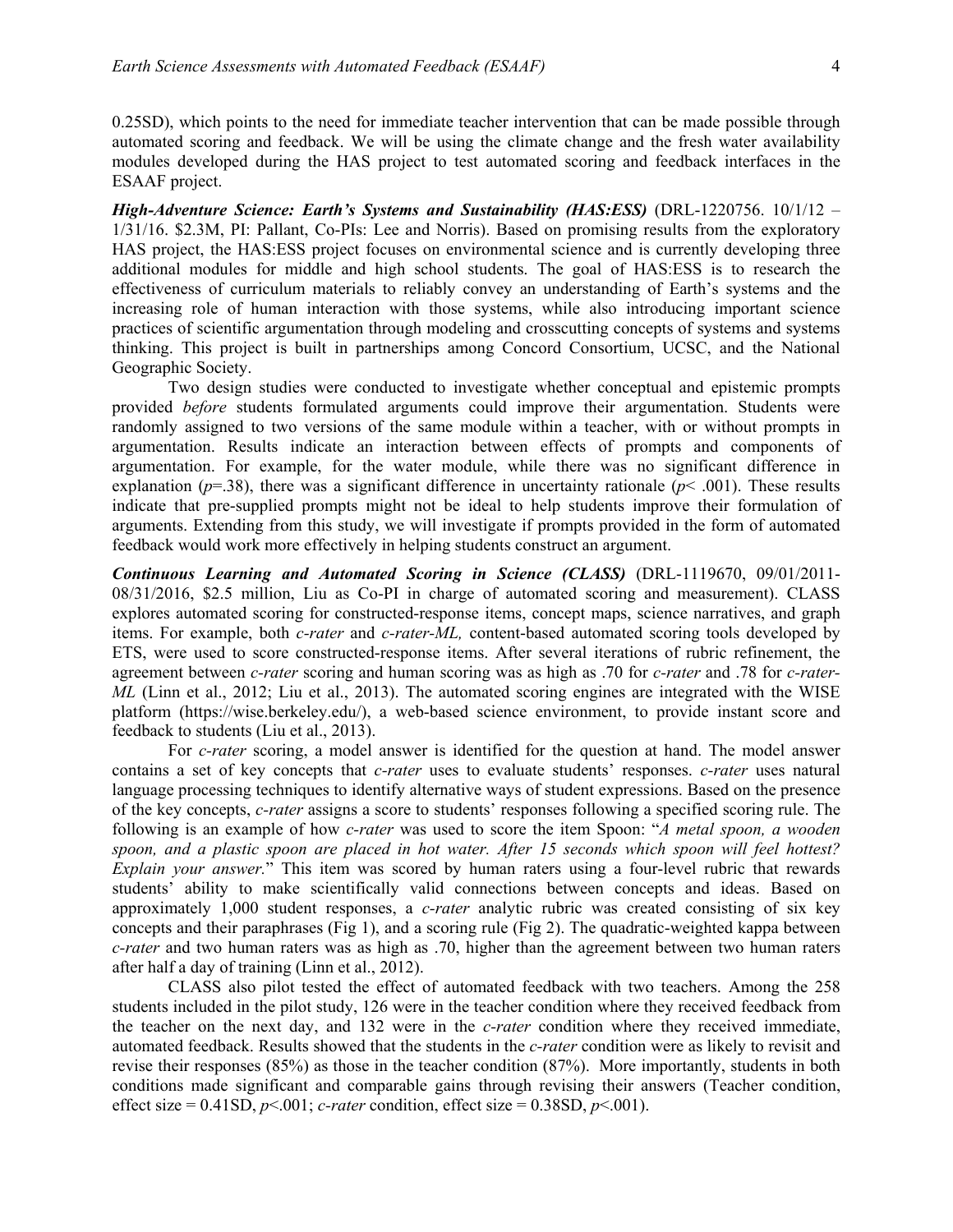*Fig 1. c-rater concepts for the item Spoon* (only selected alternatives are presented due to space limit)

```
C1: The metal spoon will feel the hottest, but it will still be the same temperature 
as all of the other spoons OR the metal spoon feels hotter than it actually is 
C2: The metal gets hot fastest OR heat will come to it fastest OR metal conducts heat 
fastest OR metal is the fastest conductor OR heat enters metal faster OR metal absorbs 
heat faster 
C3: Metal conducts the most heat OR more heat comes to the metal OR metal absorbs the 
most heat OR metal conducts heat more easily OR metal absorbs heat more easily 
C4: Metal heats up OR metal becomes hot OR metal gets hot OR metal gets hot easily OR 
heat will come to the metal OR metal absorbs heat OR metal absorbs heat easily 
C5:Metal attracts heat OR metal attracts the most heat Or metal attracts more heat
C6: Heat stays in the spoon longer OR metal keeps the heat for the longest time OR 
heat stays in the spoon longer OR the metal conserves heat OR heat is more apparent in 
a metal object
```
#### *Fig 2. c-rater scoring rules for the item Spoon*

```
4 points C1 and (C2 or C3 or C4)
3 points (C1 and [C2 or C3 or 
C4]) and C5
3 points (C1 or C2 or C3) 
2 points (C1 or C2 or C3) and C5
2 points C4 
1 point C4 and C5
1 point C5 or C6 
1 point None
```
*How ESAAF builds on all prior research*. We will heavily draw on the three above-described NSF-funded projects in implementing ESAAF. We will use the curricula developed by the HAS and HAS:ESS projects, and use their validated scientific argumentation assessments to develop automated scoring and design feedback. We will also benefit from HAS and HAS:ESS's established partnerships with teachers as the teachers have the opportunity to continue implementing the same modules in ESAAF. We will draw on the results from

CLASS on automated scoring to further enhance automated scoring modeling for items with complex rubrics, investigate the effects of different feedback types on improving student learning, and study how automated scores can be used to facilitate individual and class-level feedback.

### **RESEARCH AND DEVELOPMENT PLAN**

We will follow the Common Guidelines for Education Research and Development (IES & NSF, 2013) to plan our research and development. We will rigorously use three phases of research: feasibility studies, design studies, and a pilot study to investigate the effect of automated scores and feedback. Below we describe the curricula and assessments, participants, teacher professional development, research questions, and the quantitative and qualitative methods to address each question. We also discuss the development of the platform through which the automated scoring and feedback will be offered.

#### **Curricula, Assessments, and Scoring Rubrics**

As a curricular test-bed for automated scoring and feedback, we will use two online curriculum modules on climate change and fresh water availability, developed and tested in the NSF-funded HAS project (see Prior Support). These two modules were designed based on research on the use of authentic science practices in classrooms (Chinn & Malhotra, 2002; Lee & Songer, 2003), scientific argumentation (Berland & Reiser, 2009; Clark et al,., 2007; Erduran et al, 2004; Toulmin, 1958), and computational modeling (Pallant & Tinker, 2004; White & Frederiksen, 1998), and specifically addressed scientific uncertainty involved in scientists' data collection and model building (Allchin, 2012; NRC, 2012).

With the climate module, students explore factors that influence the Earth's future climate such as  $CO<sub>2</sub>$ , albedo, volcanic activities, and human produced greenhouse gases. Students use simple climate models to explore how greenhouse gases warm the planet. Students analyze the relative effects of positive and negative feedback to make a prediction for the future of Earth's climate. In the freshwater availability module, students use models and real world data to study the water cycle and evaluate the supply and demand for freshwater in various areas of the world. They use interactive models to explore the relationships between groundwater levels, sediment permeability, rainfall, recharge of aquifers and human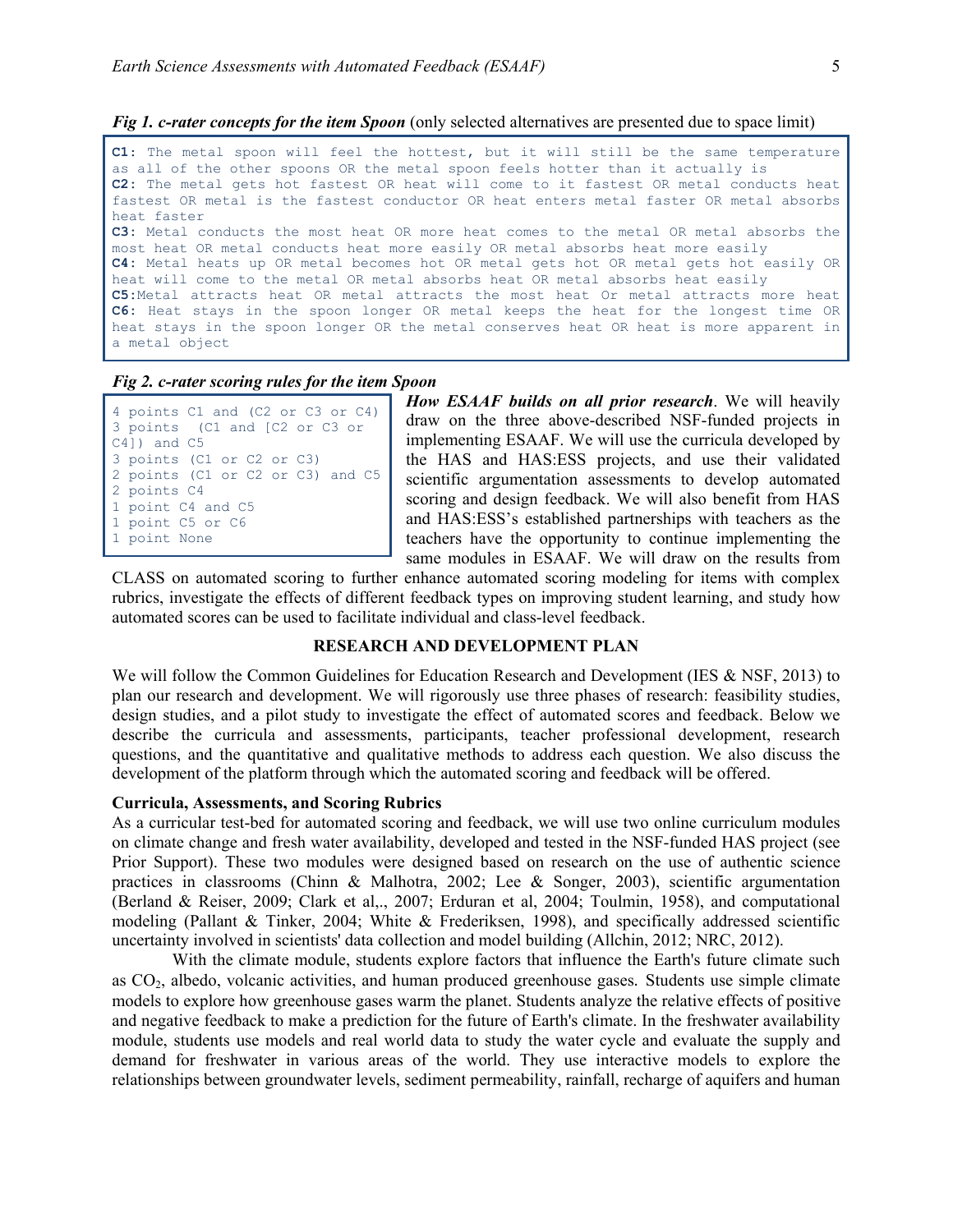impact on groundwater levels. Students learn how water flows through sediments, how rates of recharge compare to rates of withdrawal, and how to assess the sustainability of water usage locally and globally.

Each module requires 5-6 class periods and includes a pretest, embedded assessments, and a posttest. Within each module, the pre and posttests are identical and include three sets of argumentation items Each scientific argumentation item set consists of a multiple-choice claim, constructed-response explanation, uncertainty rating on the five-point Likert scale, and constructed-response uncertainty rationale (see Fig 3 for a sample item). The embedded assessments in each module include eight argumentation item sets where students work with complex scientific data, simulations, and modeling to develop their arguments. All student responses to curriculum module assessments are stored electronically, which will facilitate the application of automated scoring. To assess students' scientific argumentation, in ESAAF we will continue to use the scientific argumentation item set format validated in prior studies (Lee et al., 2013; Pallant et al., 2012)**.** Prior to students' argumentation, students will either encounter data collected by scientists or computational models (Fig 3 contains a computation model).



*Fig 3 (left). A climate model.* The yellow arrows carry a unit of energy, which is converted into heat in the earth and ocean, which then can be converted into a unit of infrared radiation, represented by purple arrows. These interact with the  $CO<sub>2</sub>$ , represented by green dots and water vapor represented by blue dots.  $CO<sub>2</sub>$  is added into the environment by the slider on the bottom which changes human emissions relative to the 2010 levels of emissions.

## **Question: What happens if you remove all of the carbon dioxide from the atmosphere?**

| Claim                                 | <b>Uncertainty rating</b>                                            |
|---------------------------------------|----------------------------------------------------------------------|
| The temperature will                  | How certain are you about your prediction for the air                |
| (a) decreases                         | temperature in 2050?                                                 |
| (b) increases                         | $(1)$ not certain at all; $(2)$ , $(3)$ , $(4)$ , $(5)$ very certain |
| (c) stays the same                    |                                                                      |
| <b>Explanation</b>                    | Uncertainty rationale                                                |
| Explain how you made your prediction. | Explain what influenced your uncertainty rating.                     |

All the constructed-response explanation and uncertainty rationale items will be scored using the following generic rubrics customized for each individual item, respectively (Tables 1 and 2), which were validated in HAS and HAS:ESS, with inter-rater reliability of .91 using both sets of rubrics.

### **Participants, Sample Sizes, and Power Analyses**

*Participants and sample sizes*. We plan to recruit about 1,940 students taught by 20 teachers between the two modules over the four years of this project. The participants in the first two years will be from two schools in MA and CT. They were chosen because of their access to computers required by our research plan and proximity to the Concord Consortium for implementation support purposes. These first two schools serve a diverse student population. The Magnet School in Hartford, CT (see teacher support letter) has about 76% students of a racial/ethnic minority background and 99% of its students receive free or reduced-price lunches. The Belmont Public School in MA (see teacher support letter) serves suburban population with 20% of students of minority backgrounds and 8% of them receiving free and reduced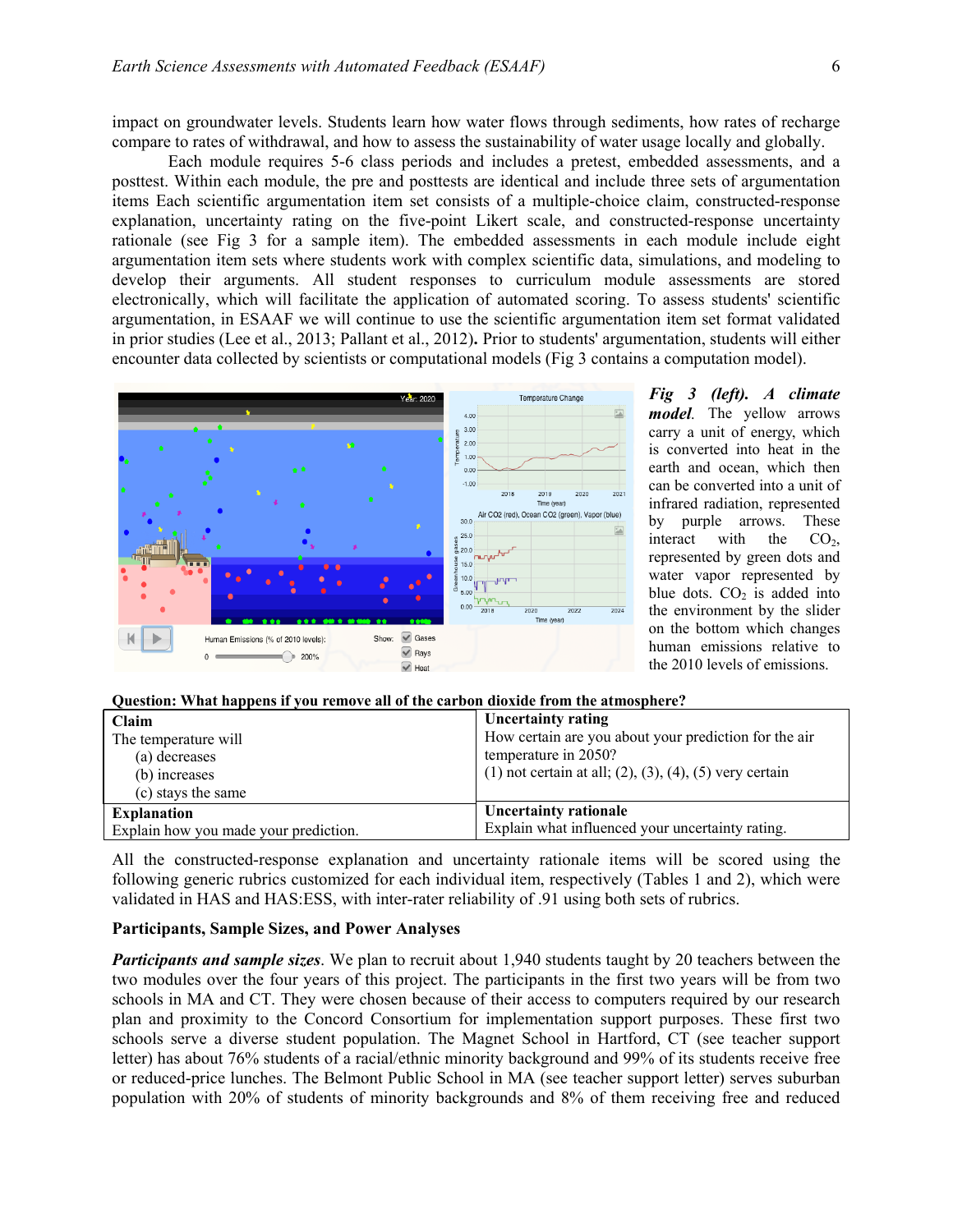lunches. In subsequent years, we will recruit teachers on a national basis. Teachers with access to technology and who serve underrepresented students will be given priority for participation. In Years 1 and 2, for each of the two modules, 120 students will participate in the feasibility studies taught by a teacher in MA and a teacher in CT (Table 3). In Year 3, a total number of 700 students will participate in the design studies, taught by 8 teachers from multiple states. In the last Year 4, 1,000 students from 10 teachers will participate in the pilot study. Some students may complete both modules.

| <b>Score/Descriptor</b>                |                                      | Criteria                                                               |  |
|----------------------------------------|--------------------------------------|------------------------------------------------------------------------|--|
| Score 0: Blank/Off-task                |                                      | Blank or irrelevant responses                                          |  |
| Score 1: Irrelevant                    |                                      | Elicited non-normative ideas; Restated the claim selected or           |  |
|                                        |                                      | expressed; Incorrectly described the data                              |  |
|                                        | Score 2: Relevant knowledge/evidence | Correctly elicited one or more ideas listed above                      |  |
| Score 3: Single warrant                |                                      | Correctly included two ideas mentioned above plus one of the           |  |
|                                        |                                      | links between the ideas                                                |  |
| Score 4: Two or more warrants          |                                      | Correctly included two or more links between valid idea                |  |
|                                        |                                      |                                                                        |  |
| <b>Score</b>                           | <b>Uncertainty Source</b>            | <b>Characteristics of Students' Rationale</b>                          |  |
| (Score 0)                              | No information<br>$\bullet$          | No response; Irrelevant response; Restate the question                 |  |
|                                        | Question<br>$\bullet$                | Did/did not understand the question                                    |  |
|                                        | General<br>$\bullet$                 | Did/did not possess general knowledge or ability necessary in          |  |
|                                        | knowledge/ability                    | solving the question; Did/did not learn the topic (without             |  |
| Personal                               |                                      | mentioning the specific topic); Can/cannot explain/estimate            |  |
| (Score 1)                              | Specific<br>$\bullet$                |                                                                        |  |
|                                        | knowledge/ability                    | Did not know specific scientific knowledge needed in the item set      |  |
|                                        | Difficulty with data<br>$\bullet$    | Did not make sense of data provided in the item                        |  |
|                                        | Authority<br>$\bullet$               | Mentioned teacher, textbook, and other authoritative sources           |  |
| Scientific-                            | Specific knowledge<br>$\bullet$      | Referred to/elaborated a particular piece of scientific knowledge      |  |
| within                                 |                                      | directly related to the item                                           |  |
| investigation                          | Specific data<br>$\bullet$           |                                                                        |  |
| (Score 2)                              |                                      | Referred to a particular piece of scientific data provided in the item |  |
|                                        | Data/investigation<br>$\bullet$      | Recognized the limitation of data provided in the item and             |  |
| Scientific-<br>beyond<br>investigation |                                      | suggested a need for additional data; Mentioned that not all factors   |  |
|                                        |                                      | are considered                                                         |  |
|                                        | Phenomenon                           | Elaborated why the scientific phenomenon addressed in the item is      |  |
| (Score 3)                              |                                      | uncertain                                                              |  |
|                                        | Current science                      | Mentioned that current scientific knowledge or data collection tools   |  |
|                                        |                                      | are limited to address the scientific phenomenon in the item           |  |

*Tables 1 and 2. Scoring Rubrics for the Explanation and Uncertainty Rationale Items, Respectively* 

*Power analyses.* Statistical power analyses were conducted using the software program G\*Power3 (Faul, Erdfelder, Buchner, & Lang, 2009). When conducting the power analysis, we considered different levels of effect sizes, as for a target power level, the required sample size changes with the desired effect size. Previous research on feedback has shown moderate to large effect sizes (0.40SD to 0.80SD) in improving learning (e.g., Azevedo & Bernard, 1995; Shute, 2008). To be conservative, we chose 0.25 as our target effect size (i.e., the lower the effect size, the greater number of students will be needed to achieve a certain power level). Our design studies in Year 3 (see the Research Question 2 & Table 3) will involve two experimental (i.e., automated scores with difference types of feedback) and one control conditions (i.e., automated scores without feedback). The design studies will achieve a statistical power of .95 at effect size of 0.25 with 700 students (350 for each module). For our pilot study in Year 4 (also see Research Question 2 & Table 3), data from 1,000 students, 500 for each module, will be used to study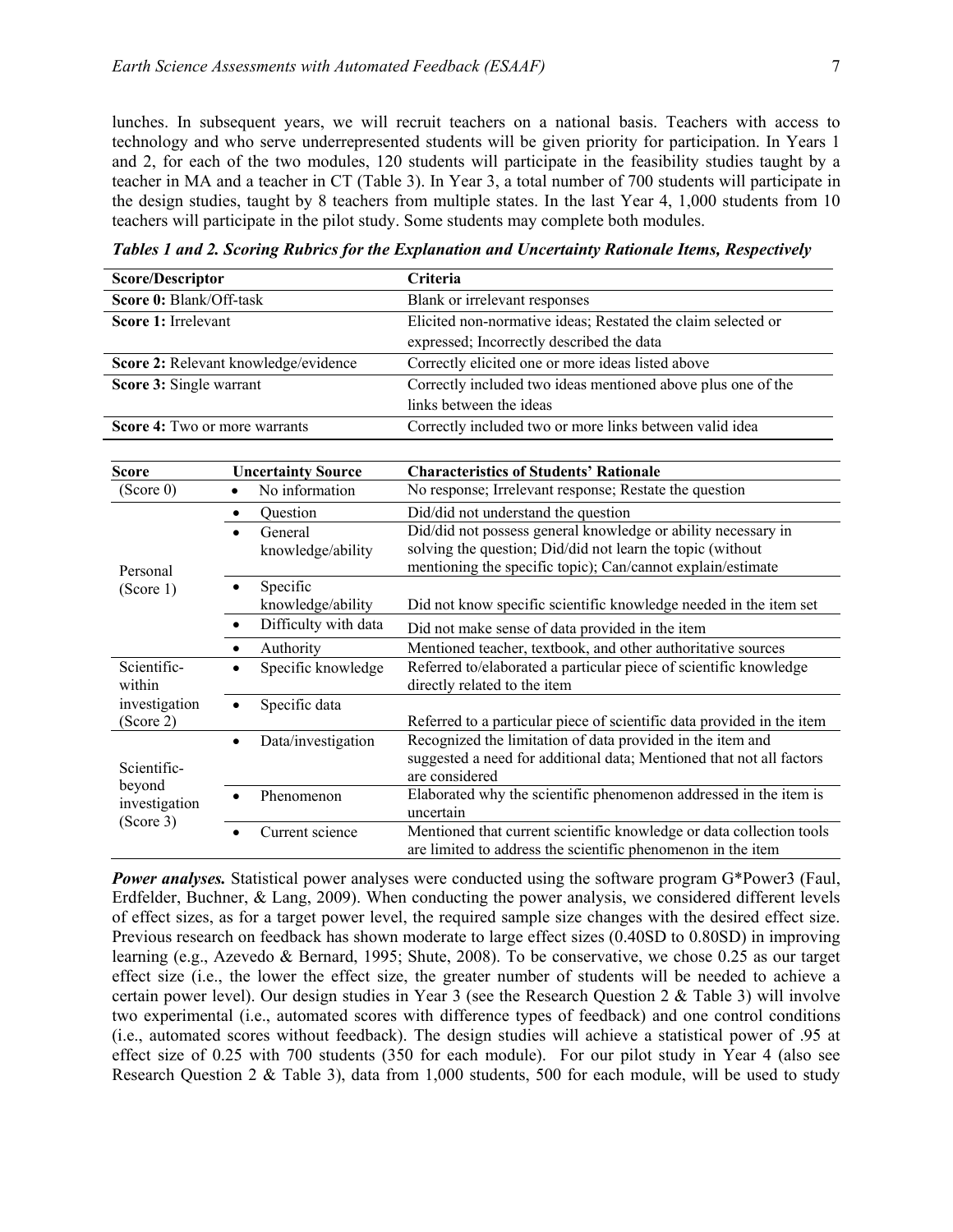whether the effective feedback identified from the design studies should be offered with or without automated scores. The statistical power would be around .99 also for an effect size of 0.25.

## **Teacher Professional Development**

Our researchers will pay frequent visits to schools during the week when the earth science instruction and assessment take place. Teachers will be able to review class-level performance on both embedded and posttest assessments through our synthesized reporting system. After-class meetings will be held with teachers of the same school to reflect on challenges with the technology, student reactions, and instructional modifications informed by the automated scores and feedback. The partner-teacher approach has been proven to be effective in improving teacher implementation of curriculum and assessment (Liu et al., 2011). Teachers will also decide the added value of automated feedback on items of different format. During the feasibility studies we will collaborate with teachers to create and refine feedback, considering student characteristics and relevance to instructional materials. We will work with teachers to investigate how information about student performance can be translated into effective science pedagogy.

During the feasibility studies, we will work with teachers to identify and overcome possible challenges in implementing automated scores and feedback. We will also work with teachers on how to use the diagnostics for more effective instruction. For the design and pilot studies we will continue to provide professional development through summer workshops and online tools. Teachers will participate in the workshops in Years 2 and 3 to understand the strengths and limitations automated scores and how they can take advantage of automated scores and immediate feedback for improved instruction. For example, teachers currently lack timely access to students' performance (Kerr et al, 2006; Shepard, 2000) and cannot make instructional decisions that are data driven. Automated scoring technology offers teachers the opportunities to use data to prioritize instructional activities. We will work with teachers to compare automated scores and teacher scores and discuss how automated scores may free teachers from the labor of scoring so that they can focus on instructional improvements.

#### **Automated Scoring**

ESAAF will develop automated scores using both *c-rater* and *c-rater-ML*. Both are automated scoring engines developed at ETS for scoring short-text items. *c-rater* has been supported by abundant research evidence, and has been used for many important assessments, including the NAEP Science Interactive Computer Tasks (e.g., Leacock & Chodorow, 2003; Sukkarieh & Pulman, 2005; Sukkarieh, Pulman, & Raikes, 2003; Sukkarieh, 2010). *c-rater* evaluates open-ended responses based on a set of clear, distinct concepts (Sukkarieh & Blackmore, 2009). The accuracy of *c-rater* scores depends on the cognitive skills and linguistic complexity of the responses. *c-rater* scoring involves four major steps: (a) *model building,*  by which researchers identify one or more model responses which contain key concepts for the item; (b) *natural language processing (NLP)*, by which student and model responses are analyzed for linguistic features using NLP skills or knowledge representation skills; (c) *main points identification*, by which the linguistic features are used to determine the absence or presence of a key concept in the student responses; and (d) *scoring*, by which a score is assigned to a response based on the specified scoring rules. See CLASS in Prior Support for an example of *c-rater* scoring. In addition to an overall score, *crater* also provides scores for each concept, which can be used in feedback to students.

While *c-rater* scores open-ended responses deductively based on input from pre-assigned structures of concepts, *c-rater-ML* scores inductively by learning patterns in constructed-response item responses. *c-rater-ML* is based on modern machine learning technology and partially alleviates *c-rater's* need for response-specific work. *c-rater-ML* is based on a design in which numerous individual predictors of scores or features are generated, usually using supervised machine learning capabilities. As a relatively recent development, *c-rater-ML* was ranked top five among 140 international teams in the 2012 Hewlett Foundation's Short Answer Scoring Competition. For the purpose of this proposal, we pilot tested 1,027 student responses to the sample item in Fig 3 using *c-rater-ML*. The quadratic-weighted kappa was .80 for the explanation part and .70 for the uncertainty rationale part, indicating high agreement between human and machine scores (Williamson et al., 2012). The pilot results suggest that the earth science assessments we will be working with have great potential for automated scoring. The *c-rater* and *c-rater-*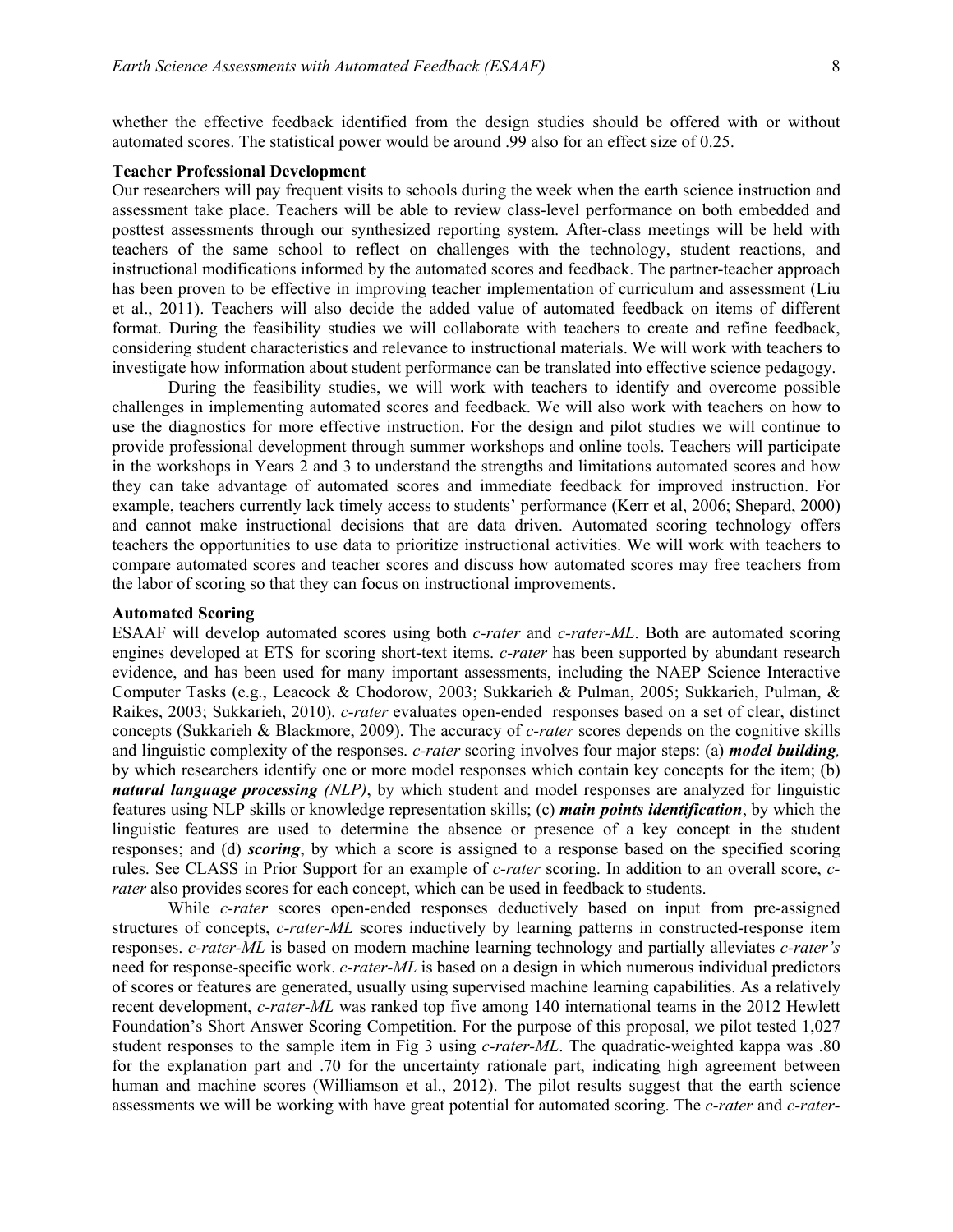*ML* platforms will be integrated with Concord Consortium's existing curriculum and assessment platform for providing immediate scores and feedback.

# **Automated Scoring and Feedback System**

In the proposed project, an interactive assessment and score reporting system will be created to support the automated scoring and feedback. It will be developed as a platform that can be also used for other science content areas beyond the topics investigated in this study. We will capitalize on the Concord Consortium's existing web portal and score reporting system developed by for the NSF-funded HAS and HAS:ESS projects (see Prior Support). We will integrate the Concord Consortium's portal system with the ETS automated scoring systems (*c-rater*, *c-rater-ML*) for constructed-response items, develop the capability to deliver instant automated scores to students, provide automated feedback on both multiplechoice and constructed-response items, and create a class-level reporting system for the teachers. Concord Consortium's current portal system includes an authoring system for developing online curriculum materials, interactive computational models, embedded assessments, and summary reports. It also provides class trajectories of student work and identified data for research uses.

*Customized feedback***.** We will enhance the auto-feedback function to include constructed-response items. We will incorporate technological tools developed in the HAS project for feedback (see Prior Support). Currently those tools provide feedback to students at point of use. For example, students click a "check answer" button on multiple-choice items when they submit their answers (Fig 4). A message box pops up with feedback developed by the activity author. The feedback typically includes instruction for revisiting models, and/or hints as well as acknowledgement of correct responses. We will incorporate these features for constructed-response items as well as adding concept-based feedback, capitalizing on *c-rater*'s concept-based scoring.

| Figs 4 & 5. Exemplar feedback to a MC response (L) and snapshot of student activity completion $(R)$ |  |  |
|------------------------------------------------------------------------------------------------------|--|--|
|                                                                                                      |  |  |

| Which liquid boiled first (i.e. had the lowest<br>boiling point):<br>· A. The polar liquid boiled first.<br>B. The non-polar liquid boiled first. |    |                          | <b>Run Activity</b><br>Activity 1: Life in Space Pre-Test |                                              |  |
|---------------------------------------------------------------------------------------------------------------------------------------------------|----|--------------------------|-----------------------------------------------------------|----------------------------------------------|--|
|                                                                                                                                                   |    |                          | <b>Student Submissions</b>                                | <b>Run Report</b>                            |  |
| Message<br>Sorry. That is incorrect.                                                                                                              |    | ne time.<br>Check Answer | Completed                                                 | <b>Not Yet Started</b><br><b>In Progress</b> |  |
| The polar liquid is the one that is made<br>from molecules that are partially + on one                                                            |    | tractions and \$         | <b>ACTIVITY</b>                                           | Life in Space Pre-Test                       |  |
| end and - on the other. Try resetting the<br>model and slowly adding heat. A liquid is                                                            |    | ater                     | Brown, Charlie                                            |                                              |  |
| considered boiled when its molecules are<br>no longer grouped together and the<br>attractions between them have been<br>overcome.                 |    |                          | Brown, Sally                                              |                                              |  |
|                                                                                                                                                   |    |                          | Brown, Snoopy                                             |                                              |  |
|                                                                                                                                                   | OK |                          | Patty, Peppermint                                         |                                              |  |
|                                                                                                                                                   |    |                          | Van Pelt, Linus                                           |                                              |  |
|                                                                                                                                                   |    |                          |                                                           |                                              |  |

*Class-level snapshot.* We will also improve Concord Consortium's current reporting system to provide both at-a-glance indicators of students' performance and document learning progressions. Currently teachers can have real-time information on student completion of any given activity (Fig 4). Teachers also have instant access to class-level performance distributions on MC items (Fig 5). We will extend the system to including constructed-response items, and will create a class-level snapshot at both the item and the assessment level (Fig 6).

*Progress monitor.* We will develop methods for displaying the progresses students made through the activities, which will visually represent changes in student performance from pre, embedded, to posttest on the same items. Additionally, we will monitor students' interaction with the assessment system and track their answer-changing behavior as result of feedback.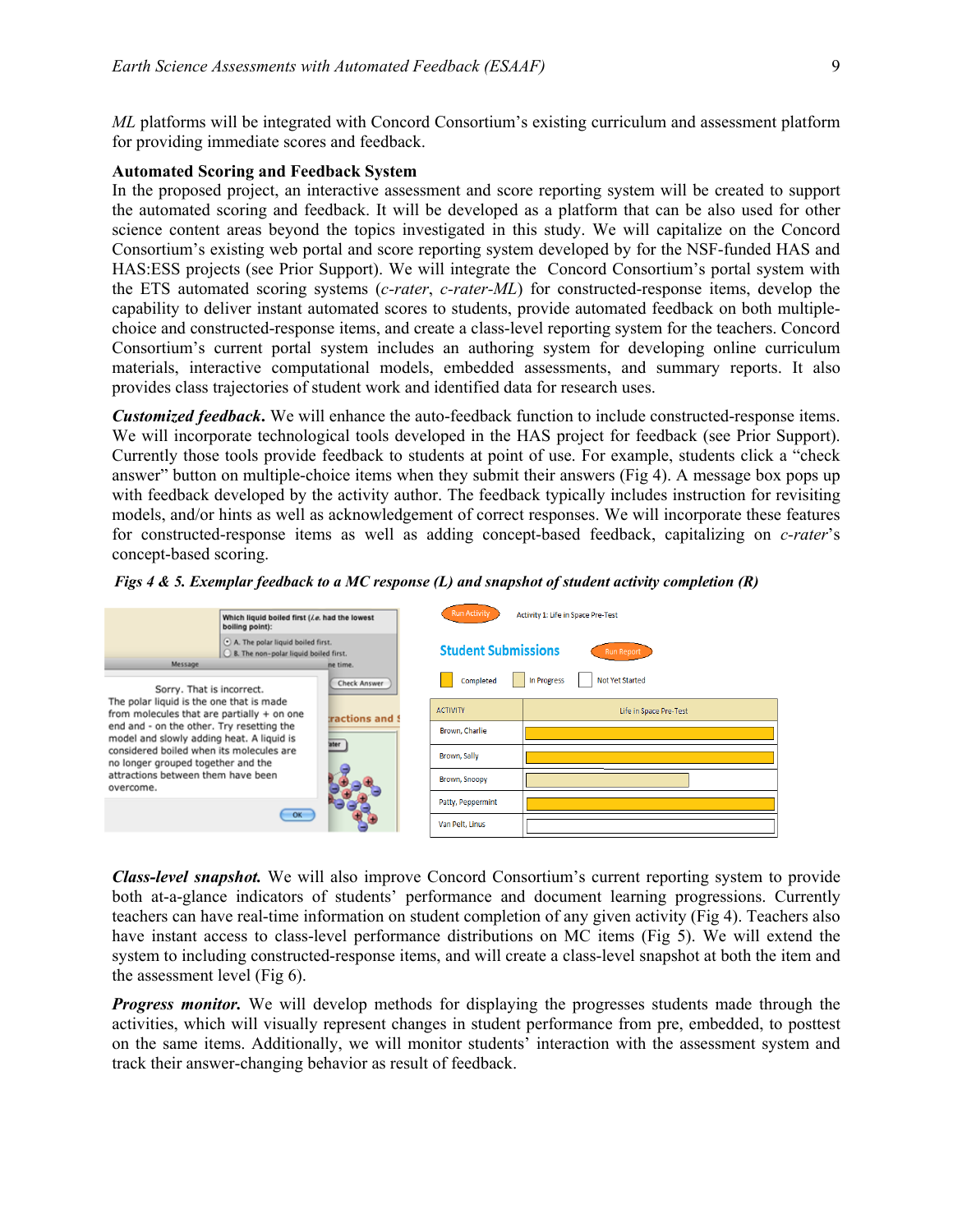### Fig 6. Class-level performance on an MC item

|                                              | What does the shift in spectral lines indicate?               |       |     |
|----------------------------------------------|---------------------------------------------------------------|-------|-----|
|                                              | The shift in spectral lines indicates that the star is moving |       |     |
| 1. toward Earth.                             |                                                               | 25.0% | 8   |
| V <sub>2</sub> . away from Earth.            |                                                               | 50.5% | 12. |
| 3. in an elliptical orbit<br>around the Sun. |                                                               | 12.5% | 6   |
| 4. in a circular orbit around<br>the Sun.    |                                                               | 12.5% |     |
|                                              | Total                                                         | 100%  |     |
| <b>VCharlie Brown</b>                        | away from Earth.                                              |       |     |
| Sally Brown                                  | in a circular orbit around the Sun.                           |       |     |
| Calvin Lin                                   | in an elliptical orbit around the Sun.                        |       |     |
| Snoopy Lee                                   | toward Earth.                                                 |       |     |

The system will also document the frequency of each feedback delivery. All this information can be of great value for teachers as they identify areas in which students are having difficulties. Teachers can then revise instruction to effectively address problematic concepts. We will draw on the infrastructure developed for the NSF-supported HAS projects (see Prior Support). In addition, to cater to the increasing variety of operating systems, and we will enhance technological capabilities to deliver materials for computers, tablets, and other operating systems.

### **Research Questions (RQ)**

## *RQ 1: To what extent can automated scoring tools such as c-rater and c-rater-ML, diagnose students' explanations and uncertainty articulations as compared to human diagnosis?*

In Years 1 and 2, we will develop and evaluate the accuracy of automated scoring for the climate change and fresh water availability modules, respectively. Specifically, we will apply the automated scoring technology to students' responses  $(n > 1,000)$  to the constructed-response explanation and uncertainty rationale items created and validated in the NSF-funded HAS and HAS:ESS projects.

We will examine how well scores generated by automated scoring methods agree with human scores. Multiple criteria will be used to evaluate the quality of automated scores, including the (a) quadratic-weighted kappa, (b) Pearson correlation, (c) degradation of the human/machine score agreement from the human/human score agreement, and (d) standardized mean score difference between the machine scores and human scores. The Kappa coefficient indicates the proportion of agreement beyond that expected by chance and is scaled to range from -1 to 1, with -1 indicating poorer than chance agreement, 0 pure chance agreement, and 1 perfect agreement. We plan to adopt the Landis and Koch (1977) rules for the strength of agreement for the Kappa coefficient:  $poof(0)$ , slight (.00 -.20), fair  $(0.21-0.40)$ , moderate  $(0.41-0.60)$ , good  $(0.61-0.80)$ , and very good  $(0.81-0.100)$ . The degradation value represents the difference in agreement between human/human and human/automated scores. The introduction of degradation recognizes the dependence of the performance of automated scores on human scoring agreement. The degradation of automated scoring agreement from human agreement should not be more than .10 as a guideline for operational practice (Williamson et al., 2012). The standardized mean score difference between the automated and human scores is another criterion indicating the performance of automated scores. Standardization ensures that the two sets of scores are compared on similar scales, and should not be more than .15 (Williamson et al., 2012).

After the automated scoring models are established, we will implement the automated scoring in classrooms as part of the feasibility studies in Years 1 and 2 for the two modules, respectively. For each module, we will work with two teachers and approximately 120 students to implement the week-long curriculum and test the feasibility of automated scoring. We will randomly split students within a teacher into the automated scoring and immediate feedback condition, and teacher score and delayed feedback condition. We will use independent sample *t*-tests to compare students' review and revision behavior and also score gains as a result of revision after receiving feedback. These studies will provide evidence of feasibility of implementation by showing that teachers can implement the modules with the automated scoring in a classroom setting.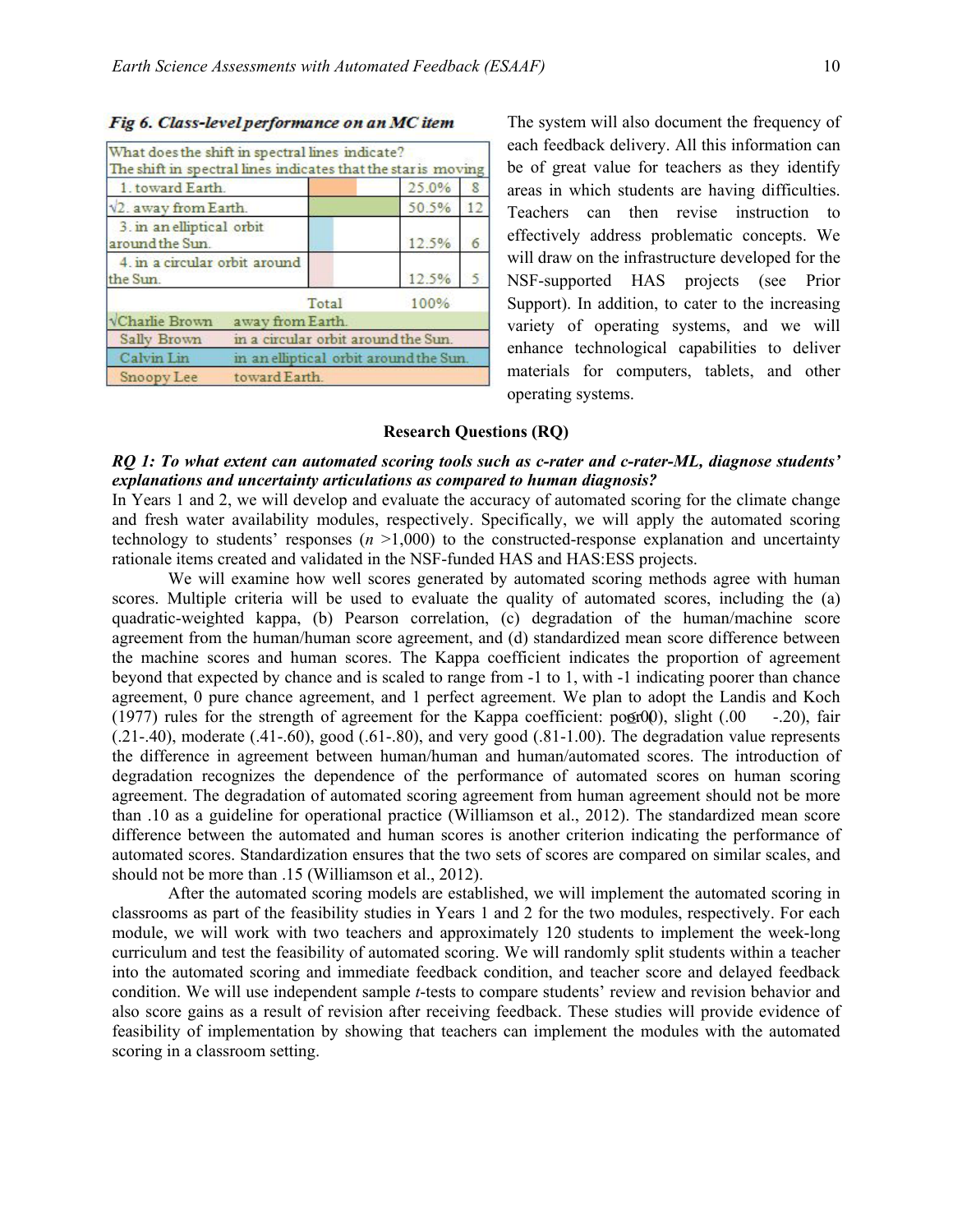# *RQ 2: How should feedback be designed and delivered to help students improve scientific argumentation? How does students' use of feedback relate to their learning progression during instruction and learning outcome at the end of instruction? Should feedback be offered with or without scores?*

Literature shows that the effects of feedback are significantly determined by the feedback type and delivery method (Anderson, Magill, & Sekiya, 2001; Kulik & Kulik, 1988; Shute, 2008). In order to determine the optimal type of feedback that can maximize student learning, we will conduct two design studies in Year 3 to investigate how students use different types of automated feedback during the instruction, and what learning outcomes emerge from these varied uses. Each study will have two feedback conditions, and a control condition to which students within a teacher will be *randomly* assigned. Students in the control condition will learn the module without feedback, but will be told that they can review and revise their answers during assessment. To eliminate the possible negative impact of students receiving lower scores, students will only see the feedback without the scores, but note that the automated scoring technology is required for the offering of the feedback. In Year 4, we will conduct a pilot study to implement the automated feedback proven to be effective based on the results from Year 3, and test whether feedback should or should not be offered with autoscores.

*Design Study 1: Automated content feedback vs. automated epistemic feedback*. Open-ended writing is required in explanations and uncertainty rationale in our argumentation items. As in any scientific writing, student writing for explanations and uncertainty rationale can be conceived to occur in content and rhetorical spaces (Bereiter & Scardamalia, 1987). Writing in the content space refers to theoretical and empirical bases that validate the argument, while writing in the rhetorical space refers to the structure and the requirements related to an effective argument. In the literature, the distinction in supports built for content and for rhetorical spaces is sometimes made as generic (content-independent) versus specific (content-dependent). In argumentation research, writing in the rhetorical space is often referred to as epistemic practice (Sandoval, 2003). The literature debates about which type of scaffolds is more effective in improving students' open-ended explanations (Butcher & Kintsch, 2001; Davis, 1998). As a first design study, we will investigate how automated content and epistemic feedback are used by students, how they help students formulate arguments, and which feedback is more effective.

- Automated content feedback will provide content-related diagnostic information. Example: "You recognized the importance of the reflection of sunlight by the Earth's surface (albedo), but did not elaborate how albedo affects temperature."
- Automated epistemic feedback will provide rhetorical diagnostic information about students' level of explanations and uncertainty rationale such as "In your explanation, you restated your claim but did not include data," or "In explaining your uncertainty, you mentioned about your ability or knowledge, but did not mention uncertainty related to models."

*Design Study 2*: *Automated diagnostic feedback vs. automated suggestive + diagnostic feedback.* After the design study 1, we will determine whether to focus on content or epistemic feedback. In the design study 2, we will determine whether the content or epistemic feedback should be given in a form of diagnostic or diagnostic plus suggestive feedback. Diagnostic feedback contains information regarding students' ability to explain the claim and articulate sources of uncertainty. Suggestive feedback, in addition to the diagnosis of student performance, also points students to instructional steps in the climate change and fresh water availability modules that are relevant to the assessment task at hand. The effectiveness of suggestive feedback is reported in some existing studies (Black & Wiliam, 1998; Narciss & Huth, 2004), but it is unknown if the conclusion remains true when the automated feedback is involved.

Automated diagnostic feedback will show students their level of explanations and uncertainty rationale according to the scoring rubrics described in the Curricula, Assessments and Rubrics. Rubrics for explanations and uncertainty rationale have been tested in a series of large scale scientific argumentation assessment trials with a reliability of .91.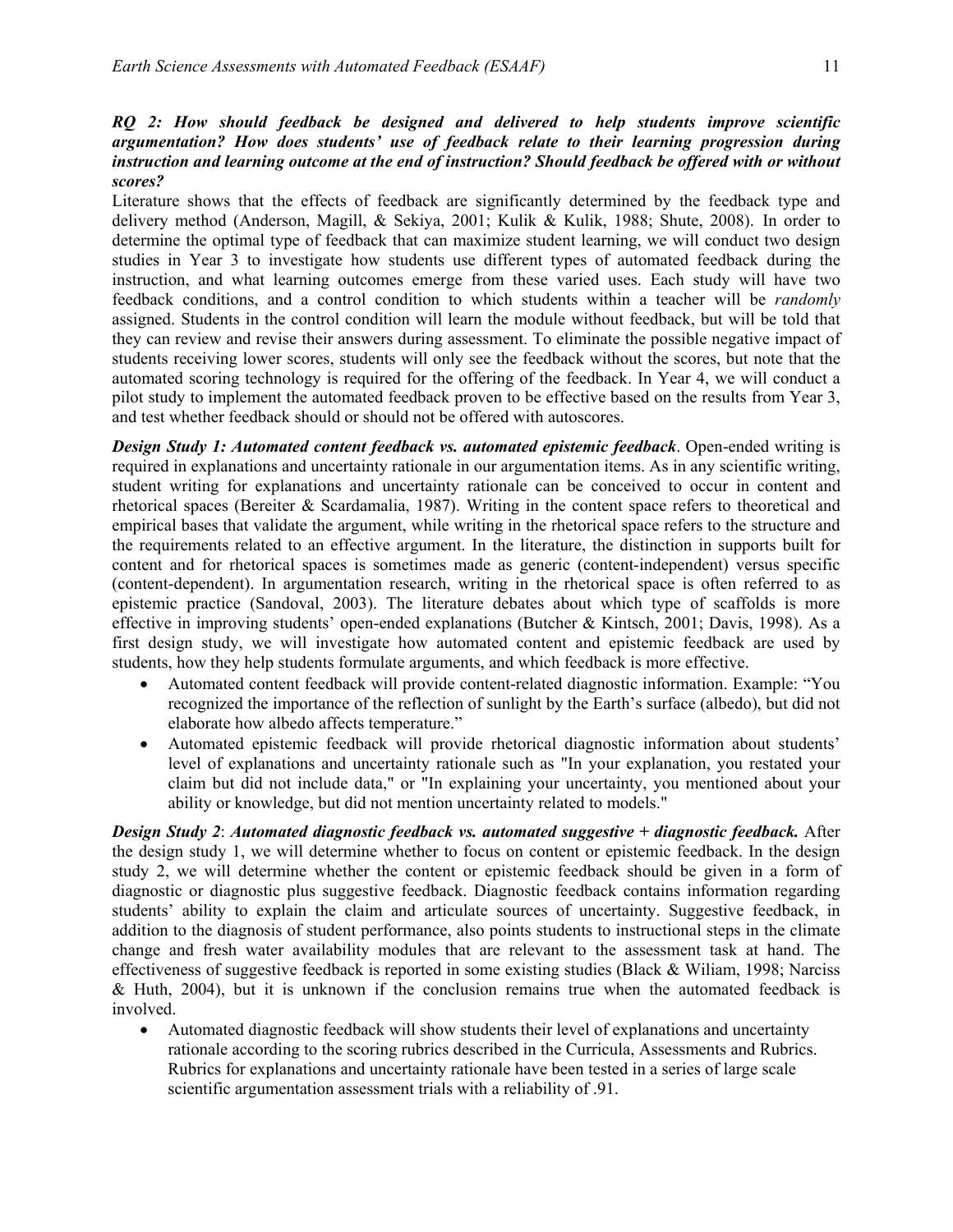- Automated diagnostic+suggestive feedback will show students their level of explanation and
- uncertainty rationale, as well as where in the climate change or fresh water modules they can get more information. Example: "You recognized the reflection of sunlight by the Earth's surface is important in determining global temperature changes but did not explain how. To know more about this, go back to this activity step (hyperlinked text to the related activity step)."

In Year 3, a total of eight teachers and their students (approximately *n*=700) will participate in the design studies. We will administer the identical pre/posttests and embedded assessments to students. Automated feedback will be provided for both embedded and posttests but not for pretests, as the pretest scores will be used as a control for prior learning. We will compare the two feedback and control groups on (a) review and revision behavior (e.g., frequency), (b) revision outcomes on both the embedded and posttest, and (c) pre/posttest gains using both initial and revised posttest scores. Since each design study involves two feedback and one control groups, we will use an ANOVA to investigate any possible differences in the outcomes described above. We will analyze the interaction between student science ability as measured by the pretest and the feedback effects. In addition, we will interview a small group of students in the feedback conditions to understand their experiences with the automated feedback, and their perceived usefulness of the feedback. We will analyze students' actions after receiving feedback (e.g., going back to the instructional steps as suggested by the feedback). We will study students' review and revision patterns on multiple-choice and constructed-response items to see if there is any differential effect of feedback. Thusly, our automated feedback will be continuously refined through the results of the design studies.

*Pilot Study: Effective feedback with or without automated scores.* The feedback identified to be effective from the above-mentioned design studies will be implemented at a larger-scale among students in Year 4. In addition, as literature suggests that students may be discouraged by grades or scores (Butler, 1987; Shute, 2008), we will test the effect of automated feedback with or without automated scores or grades on individual items. A total of 10 teachers and their students (*n*=1,000) will participate in the pilot study. Students within a teacher will be randomly assigned to the two feedback conditions: feedback only or feedback plus scores. We will compare their review and revision behavior using independent sample *t*tests. We will also compare students' improvements on embedded assessments and pre/post gains after they receive automated feedback with or without scores. We plan to use ANCOVA to investigate student learning progressions with posttest scores as the outcome variable, feedback condition as a fixed factor, and various covariates including pretest scores, gender, language, and grade.

# *RQ 3. How do teachers use automated scores and feedback to improve their instructional practices? How do teachers' conceptions change about automated scores and assessment?*

We will adopt both qualitative and quantitative approaches to address the research questions. We will conduct a survey asking about teachers' perceptions of automated scores and feedback both before and after the implementation of the curriculum and assessments in the feasibility, design, and pilot studies. We will analyze the differences in teachers' perceptions. We will conduct classroom observations during the feasibility and design studies to understand how teachers use the class-level automated feedback to modify and improve instruction. For example, if the autoscores and feedback suggest that a large portion of the students demonstrate misunderstanding of a certain concept, will the teacher take immediate actions to revisit the instructional step relevant to that concept? We will interview teachers to learn about how feedback interacts with teachers' pedagogical practices to produce better learning. We will also elicit teachers' input and opinions on how to design professional development resources to help them use the technologies. In professional development workshops in Years 2 and 3, we will provide ample opportunities for teachers to understand automated scoring, help design effective feedback, and exchange ideas about how to use the information at the class-level. We will also help teachers understand how to assess argumentation embedded in the science topics we chose. We will link the observation and teacher survey data with student learning outcomes to investigate how teachers' different uses of automated scoring and feedback are associated with student learning outcomes at the end of each module.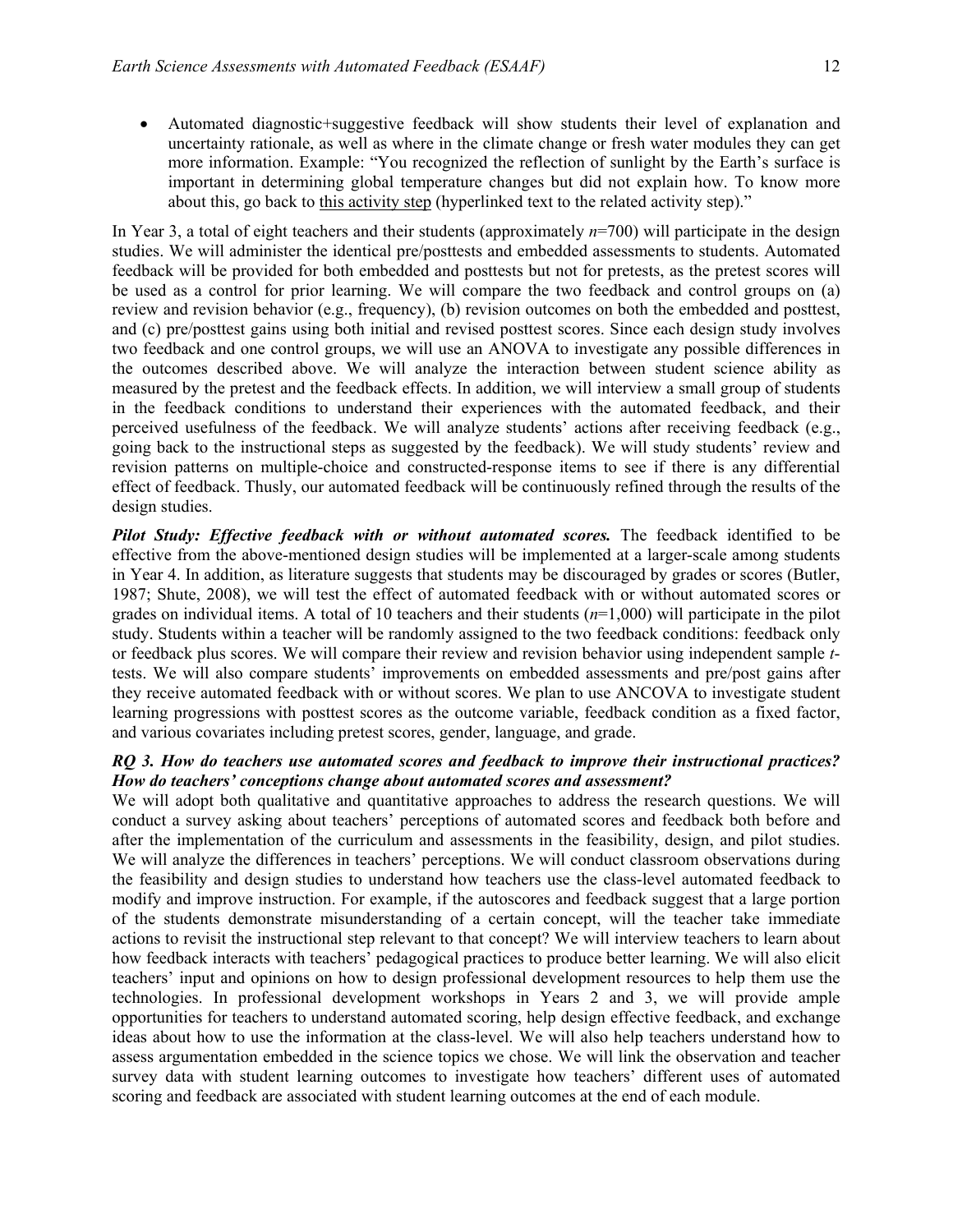In addition, the interactive system ESAAF will give teachers access to both class-level and individual performance records. Teachers will also be able to share insights, student progress, and implementation plans with fellow teachers, and discuss challenges and experiences. We will also elicit teacher opinions on the most valuable features about the score reporting system. One of the great challenges of effective teaching is teachers' lack of real-time student data (Sisk-Hilton, 2009). Automated scoring and feedback relax the constraint so that the assessment, instruction, and learning processes can be streamlined for improved efficiency.

# **EVALUATION AND EXTERNAL REVIEW**

This project plans to be ably reviewed, advised, and evaluated by the leading experts and practitioners in the field. These include **Charles Anderson,** (Professor, Michigan State University), **Mark Shermis** (Professor, University of Akron), **Ayita Ruiz-Primo** (Associate Professor and Director, University of Colorado, Denver), **Xiufeng Liu** (Professor, State University of New York, Buffalo), and **Rick Dees** (Science teacher of 19 years, Huntley Project High School). The research team will elicit advisor expertise in automated scoring (Shermis), feedback (Anderson, Ruiz-Primo, Dees), psychometrics (Liu, Ruiz-Primo), earth science content (Anderson, Dees), and assessment (Anderson, Liu, Ruiz-Primo).

We intend to have two advisory panel meetings each year, one through videoconference and one face-to-face meeting to discuss updates, evaluate progress, and plan for next steps. **Xiufeng Liu** will assume the role of **external evaluator**. Dr. Liu has extensive experiences in science assessment, science instruction, and measurement, and is currently co-editor of the *Journal of Research in Science Teaching*. Dr. Liu will independently monitor project progress compared to the timeline specified in the proposal, evaluate the quality of assessments from both psychometric and content perspectives, review the scoring rubrics, and review the psychometric analysis. Dr. Liu is also anticipated to evaluate the reports, presentations, and materials produced from this project. The evaluator will participate in monthly management and evaluation meetings for project updates, and provide feedback on how to effectively execute the research goals. The evaluator will also participate in annual face-to-face project meetings, and work with the advisory panel members in providing recommendations to the research team regarding project progress.

#### **DISSEMINATION**

This project is intended to create a rich legacy of assessments, rubrics, feedback, and professional development materials. We will proactively disseminate the research findings from this project. We will use multiple methods to reach a wide audience, including a website, presentations, research reports, journal articles, Wiki pages, and Facebook groups. The website will feature free assessment items, rubrics for both human and automated scoring, and links to project papers, reports, and presentations. The assessments, rubrics, design principles, and technologies will be *open source* through the ETS and CC's project websites. To reach multiple stakeholders, we will make presentations at national conferences such as AAAS, AERA, NCME, ICLS, and NARST. We also plan to participate in policy forums and author articles for high-circulation journals such as *Science*, *Educational Researcher, Journal of Research in Science Teaching,* and *Journal of the Learning Sciences.*

## **BROADER IMPACTS**

The automated scoring and feedback system developed in ESAAF has great potential to transform science teaching and learning through formative assessments at multiple levels. At a proximal level, the online curriculum modules used in ESAAF will be empowered by automated scoring and quality feedback technologies and will be made available for free to all future learners, teachers, and researchers beyond the research participants outlined in this proposal. In 2013 alone, over 16,000 students taught by 75 teachers have used our curricula without explicit support of the project staff, and the numbers are expected to increase significantly when new features of automated scores and feedback are incorporated with purposeful dissemination and support. The effective feedback identified from this project can also be used by teachers with or without the automated scores. At a macro level, the automated scoring and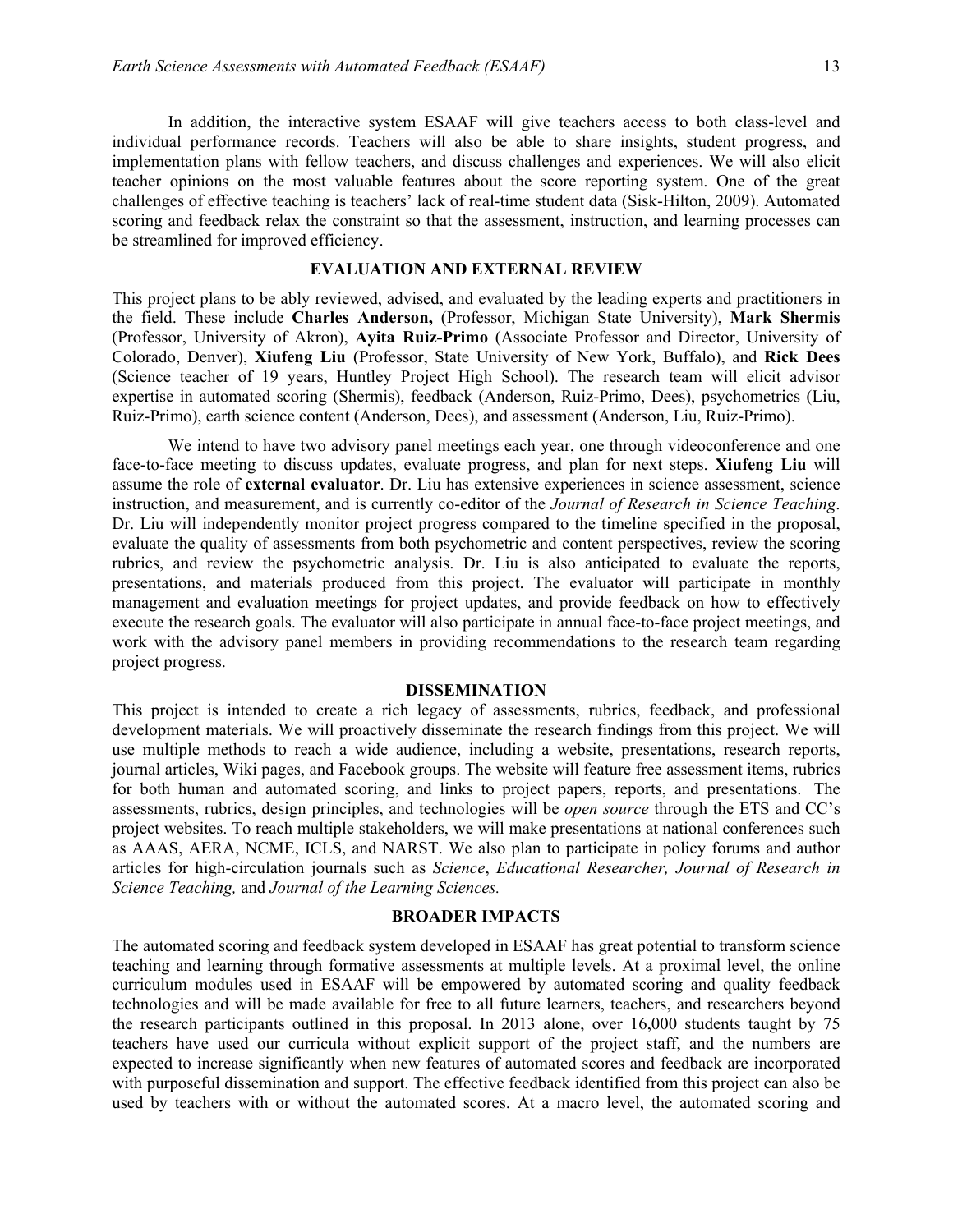feedback approach provide a model on how formative assessments can be integrated into learning opportunities. Such integration is currently hindered in many classrooms due to the lack of timely feedback on formative, constructed-response assessments. At the national level, the goals of the ESAAF project are closely aligned with those of the *Race to the Top* initiative in that both the *Smarter Balanced* and the *PARCC* consortia are exploring how to take advantage of automated scoring to increase the use and value of formative assessment.

| <b>YEAR1</b>                                                                                                                                                                   | <b>YEAR 2</b>                                                                                                                                                             | <b>YEAR 3</b>                                                                                                                                                                                                                        | <b>YEAR 4</b>                                                                                                                                                   |  |  |  |
|--------------------------------------------------------------------------------------------------------------------------------------------------------------------------------|---------------------------------------------------------------------------------------------------------------------------------------------------------------------------|--------------------------------------------------------------------------------------------------------------------------------------------------------------------------------------------------------------------------------------|-----------------------------------------------------------------------------------------------------------------------------------------------------------------|--|--|--|
| <b>AUTOMATED SCORING (AS)</b>                                                                                                                                                  |                                                                                                                                                                           |                                                                                                                                                                                                                                      |                                                                                                                                                                 |  |  |  |
| Develop AS for 11<br>explanation and 11<br>uncertainty rationale<br>items for climate change                                                                                   | Develop AS for 11<br>explanation and 11<br>uncertainty rationale<br>items for fresh water                                                                                 | Refine AS for both climate<br>change and fresh water<br>modules                                                                                                                                                                      | Finalize AS for both<br>climate and fresh water<br>modules                                                                                                      |  |  |  |
| <b>FEEDBACK</b>                                                                                                                                                                |                                                                                                                                                                           |                                                                                                                                                                                                                                      |                                                                                                                                                                 |  |  |  |
| Design feedback for 11<br>explanation and 11<br>uncertainty rationale<br>items for climate change                                                                              | Design feedback for 11<br>explanation and 11<br>uncertainty rationale<br>items for fresh water                                                                            | Refine feedback for both<br>climate change and fresh<br>water modules                                                                                                                                                                | Finalize feedback for both<br>climate and fresh water<br>modules                                                                                                |  |  |  |
| <b>RESEARCH</b>                                                                                                                                                                |                                                                                                                                                                           |                                                                                                                                                                                                                                      |                                                                                                                                                                 |  |  |  |
| <b>Feasibility study to see</b><br>if AS and feedback<br>work for climate<br>change; Evaluate<br>automated vs. teacher<br>feedback; Teacher<br>$(n=2);$<br>Student $(n=120)$ . | <b>Feasibility study to see</b><br>if AS and feedback<br>work for fresh water;<br>Evaluate automated vs.<br>teacher feedback;<br>Teacher $(n=2)$ ;<br>Student $(n=120)$ . | <b>Design studies</b> to identify<br>effective feedback through<br>random assignment (i.e.<br>content vs. epistemic and<br>diagnostic vs.<br>diagnostic+suggestive);<br>Teacher ( $n=8$ ; 4 for each<br>module); Student $(n=700)$ . | Pilot study to see if<br>effective feedback<br>should be offered with or<br>without scores; Teacher<br>$(n=10; 5$ for each<br>module); Student<br>$(n=1,000)$ . |  |  |  |
| PROFESSIONAL DEVELOPMENT                                                                                                                                                       |                                                                                                                                                                           |                                                                                                                                                                                                                                      |                                                                                                                                                                 |  |  |  |
| Elicit teacher input in<br>feedback design                                                                                                                                     | Summer workshop for<br>the 8 teachers who will<br>participate in the design<br>studies, to familiarize<br>them with automated<br>scoring and feedback                     | Summer workshop with the 10<br>teachers who will participate<br>in the pilot study in Year 4                                                                                                                                         | Ongoing support of<br>teachers' use of<br>automated scores and<br>feedback in formative<br>assessment                                                           |  |  |  |
| <b>TECHNOLOGY INNOVATIONS</b>                                                                                                                                                  |                                                                                                                                                                           |                                                                                                                                                                                                                                      |                                                                                                                                                                 |  |  |  |
| Develop platform;<br>Integrate ETS<br>autoscoring & CC<br>assessment system                                                                                                    | Incorporate auto<br>feedback into platform;<br>Develop class-level<br>snapshot for teacher<br>review                                                                      | Improve platform's delivery of<br>scores and feedback for both<br>students and teachers                                                                                                                                              | Refine platform<br>features on review and<br>revision                                                                                                           |  |  |  |

|  |  | <b>Table 3. ESAAF Research and Development Timeline</b> |  |
|--|--|---------------------------------------------------------|--|
|  |  |                                                         |  |

# **EXPERTISE**

ESAAF collaborators include **Educational Testing Service (ETS), Concord Consortium (CC)**, and **University of California, Santa Cruz (UCSC)**. ETS, a non-profit educational organization and a worldclass leader in assessment, automated scoring, and measurement research, is the lead institution, and will be responsible for the development of automated scoring, research design, quantitative analyses, financial oversight, and overall project performance. Amy Pallant at CC will be the Co-PI responsible for technology development, assessment review, and professional development. Hee-Sun Lee at UCSC is the Co-PI responsible for assessment and feedback development, participating in research studies, and coordinating with ETS and CC on professional development. The diverse expertise and rich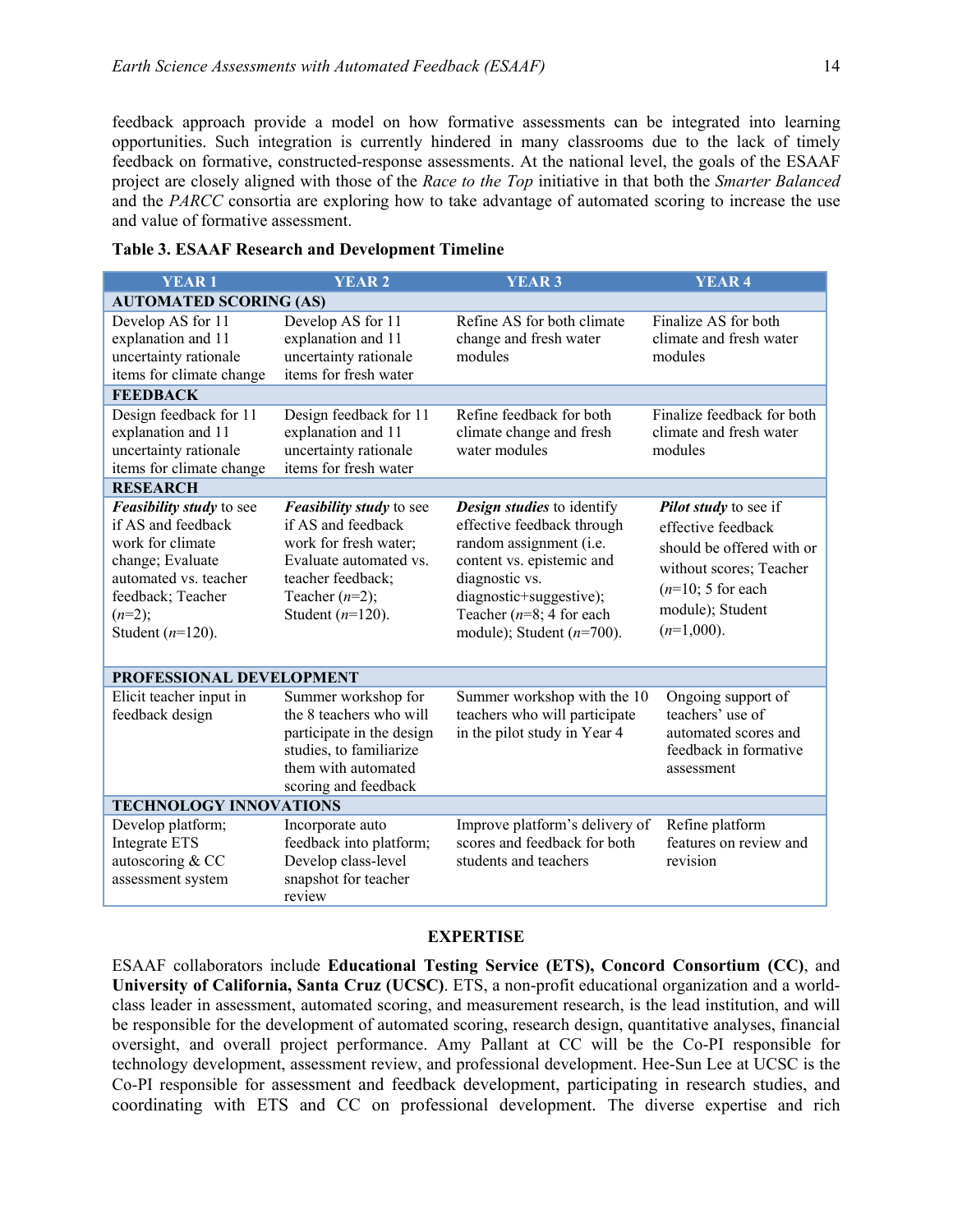experiences our collaborators bring to ESAAF are expected to significantly contribute to the successful implementation of this project. ETS plans to actively coordinate with the partners to ensure the project meets its goals and objectives on time. We intend to have bi-weekly teleconferences among key partners to report updates, discuss potential challenges, and plan for next steps. In the meetings we plan to use videos to display technological systems if needed and use Google Drive to share materials. ETS will have weekly internal staff meetings gathering updates on milestones and deliverables. In addition to these meetings and the advisory board meeting mentioned above, we've budgeted professional development workshops in the summers in Years 2 and 3 to provide training to teachers on the use of automated scores and feedback and discuss how the diagnostic information can be used to improve instruction.

**Ou Lydia Liu**, **ETS; PI.** Dr. Liu is Managing Senior Research Scientist at ETS. She will oversee the research design, automated scoring, and quantitative analyses, and be responsible for the overall progress of the project. Dr. Liu is currently Co-PI on three NSF-funded, five-year projects concerning innovative science assessment and automated scoring. She has published more than 30 articles in top measurement and science education journals. She received the *ETS Presidential Award* for outstanding research in 2008, and the *Jason Millman Promising Measurement Scholar Award* from the National Council on Measurement in Education in 2011. Dr. Liu holds a PhD in Quantitative Methods and Evaluation at the University of California, Berkeley.

**Amy Pallant**, **CC; Co-PI**. She will be responsible for technology development, feedback development, assessment review, and professional development of the project. She will direct the development of the synthesized assessment and scoring report system, and coordinate the technology development with ETS. She is the PI for the NSF-funded HAS and HAS:ESS projects (DRL-1220756, DRL-0929774). She has been the project manager, educational researcher, and curriculum developer on the award winning Molecular Workbench projects. Amy holds an M.A. in Science Education from Harvard and a B.A. in Geology from Oberlin College.

**Hee-Sun Lee**; **UCSC; Co-PI**. Dr. Lee will be responsible for assessment and feedback development, participating in research studies, and coordinating with ETS and CC on professional development. Dr. Lee is currently an Adjunct Associate Professor at the UCSC. She specializes in inquiry-based curriculum and assessment development and evaluations of innovative curriculum materials. She is Co-PI on an NSF-funded project (DRL-1220756) on the HAS:ESS, and directed a large-scale NSF-funded assessment research program at the Technology-Enhanced Learning in Science (TELS) Center. She earned a Ph.D. in Science Education from the University of Michigan.

**Katrina Crotts Roohr; ETS; Quantitative Scientist/Psychometrician.** Dr. Roohr is an Associate Research Scientist at ETS. She will assist in the research design and quantitative and psychometric analyses for this study. Dr. Roohr holds an Ed.D. in Psychometric Methods, Educational Statistics, and Research Methods from the University of Massachusetts Amherst. Prior to her graduate studies, she received a B.A. degree (with honors) in Psychology with minors in Mathematics and Spanish from Westfield State University.

**Mike Heilman, ETS; Automated Scoring Scientist.** Dr. Heilman's research includes various applications of natural language processing and machine learning to educational problems, including the analysis of argumentation, the detection of grammatical errors, and the scoring short answer questions. He is currently the chief automated scoring scientist for the CLASS project (see Prior Support). He received a Ph.D. in Language and Information Technologies from Carnegie Mellon University. Prior to his graduate studies, he received a B.S. degree (with honors) in computer science and a B.A. degree (with honors) in Japanese language, both from the University of Notre Dame.

**John Blackmore; ETS; Automated Scoring Engineer.** Blackmore is Lead Software Developer at ETS. He will be responsible for rubric review for automated scoring, building automated scoring models, and statistical analysis of the agreement between human and machine scores. He is the lead automated scoring engineer for the NSF-funded CLASS project (DRL-1119670).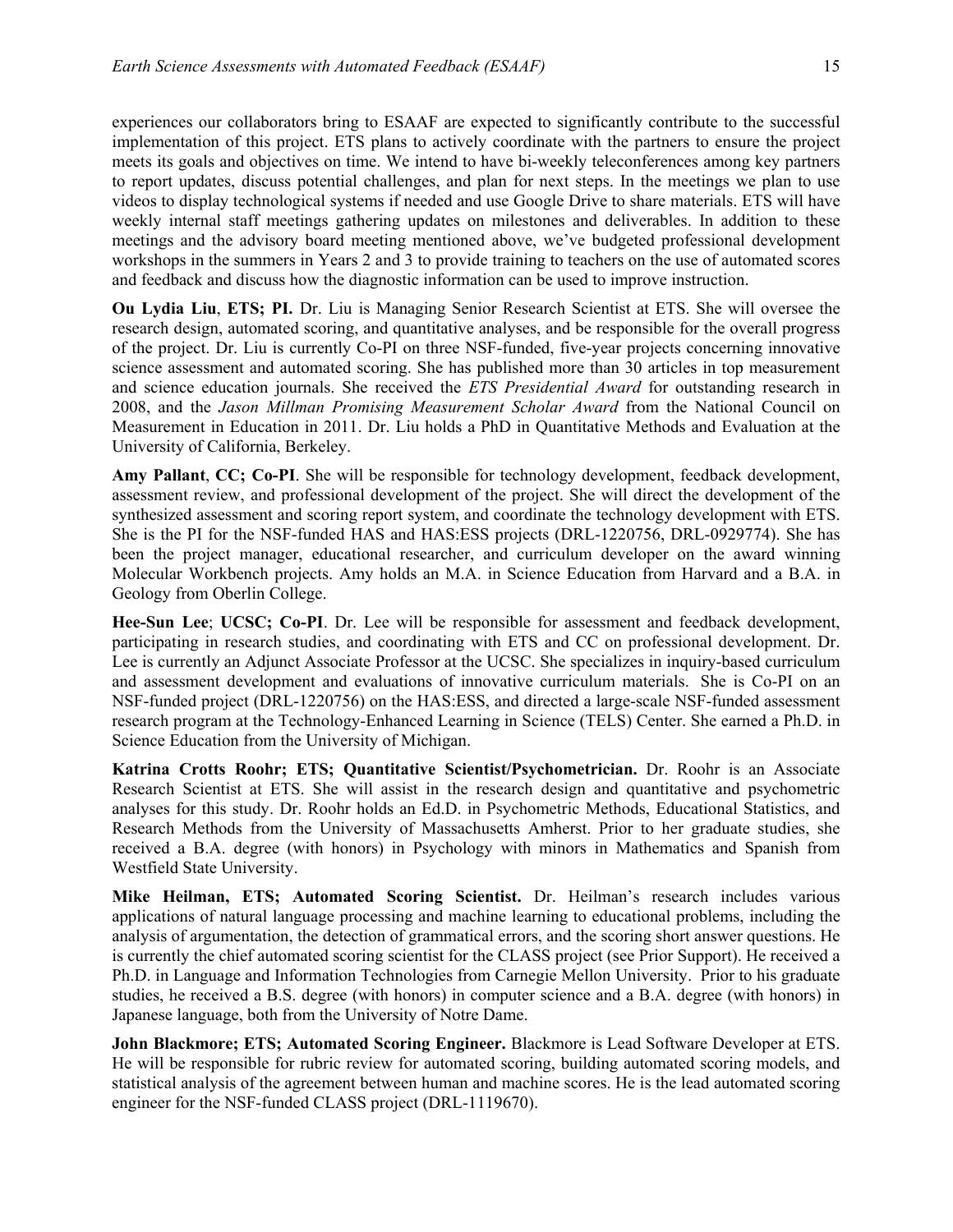### **EARTH SCIENCE ASSESSMENTS WITH AUTOMATED FEEDBACK (ESAAF)**

### **References**

- Allchin, D. (2012). Teaching the nature of science through scientific errors. *Science Education, 96*(5), 904-926.
- Anderson, D., Magill, R. A., & Sekiya, H. (2001). Motor learning as a function of KR schedule and characteristics of task intrinsic feedback. *Journal of Motor Behavior, 33,* 59-66.
- Attali, Y., & Powers, D. (2008*). Effect of immediate feedback and revision on psychometric properties of open-ended GRE subject test items* (ETS GRE Board Research Report No. 04-05; ETS RR-08- 21). Princeton, NJ: Educational Testing Service.
- Attali, Y., Powers, D., Freedman, M., Harrison, M., & Obtez, S. (2008). *Automated scoring of shortanswer open-ended GRE subject test items* (ETS GRE Board Research Report No. 04-02; ETS RR-08-20). Princeton, NJ: Educational Testing Service.
- Aufschnaiter, C. V., Erduran, S., Osborne, J., & Simon, S. (2008). Arguing to learn and learning to argue: Case studies of how students' argumentation relates to their scientific knowledge. *Journal of Research in Science Teaching, 45*, 101-131.
- Azevedo, R., & Brenard, R. M. (1995). A meta-analysis of the effects of feedback in computer-based instruction. *Journal of Educational Computing Research, 13,* 11-127.
- Bereiter, C., & Scardamalia, M. (1987). *The psychology of written composition*. Hillsdale, NJ: Lawrence Erlbaum Associates, Inc.
- Berland, L. K., & Reiser, B. J. (2009). Making sense of argumentation and explanation. *Science Education, 93*, 26-55.
- Black, P., Harrison, C., Lee, C., Marshall, B., & Wiliam, D. (2003). *Assessment for learning: Putting it into practice*. Berkshire, England: McGraw-Hill Education.
- Black, P., & Wiliam, D. (1998). Assessment and classroom learning. *Assessment in Education: Principles, Policy & Practice, 5,* 7–74.
- Bricker, A., & Bell, P. (2008). Conceptualizations of argumentation from science studies and the learning sciences and their Implications for the practices fo science education. *Science Education, 92*, 473-493.
- Brosvic, G. M., & Cohen, B. D. (1988). The horizontal vertical illusion and knowledge of results. *Perceptual and Motor Skills, 67,* 463–469.
- Brown, G. T. L., Harris, L. R., & Harnett, J. (2012). Teacher beliefs about feedback within an assessment for learning environment: Endorsement of improved learning over student well-being. *Teaching and Teacher Education, 28,* 968-978.
- Burstein, J., & Marcu, D. (2003). Automated evaluation of discourse structure in student essays. In M. D. Shermis & J. Burstein (Eds.), *Automated essay scoring: A cross-disciplinary perspective* (pp. 209-229). Mahwah, NJ: Routledge.
- Butcher, K. R., & Kintsch, W. (2001). Support of content and rhetorical processes of writing: Effects on the writing process and the written product. *Cognition and Instruction, 19*(3), 277-322.
- Butler, R. (1987). Task-involving and ego-involving properties of evaluation: Effects of different feedback conditions on motivational perceptions, interest, and performance. *Journal of Educational Psychology, 79*(4), 474-482.
- Chin, C., & Osborne, J. (2010). Students' questions and discursive interaction: Their impact on argumentation during collaborative group discussions in science. *Journal of Research in Science Teaching, 47*(7), 883-908.
- Chinn, C. A., & Malhotra, B. A. (2002). Epistemologically authentic inquiry in schools: A theoretical framework for evaluating inquiry tasks. *Science Education, 86*, 175-218.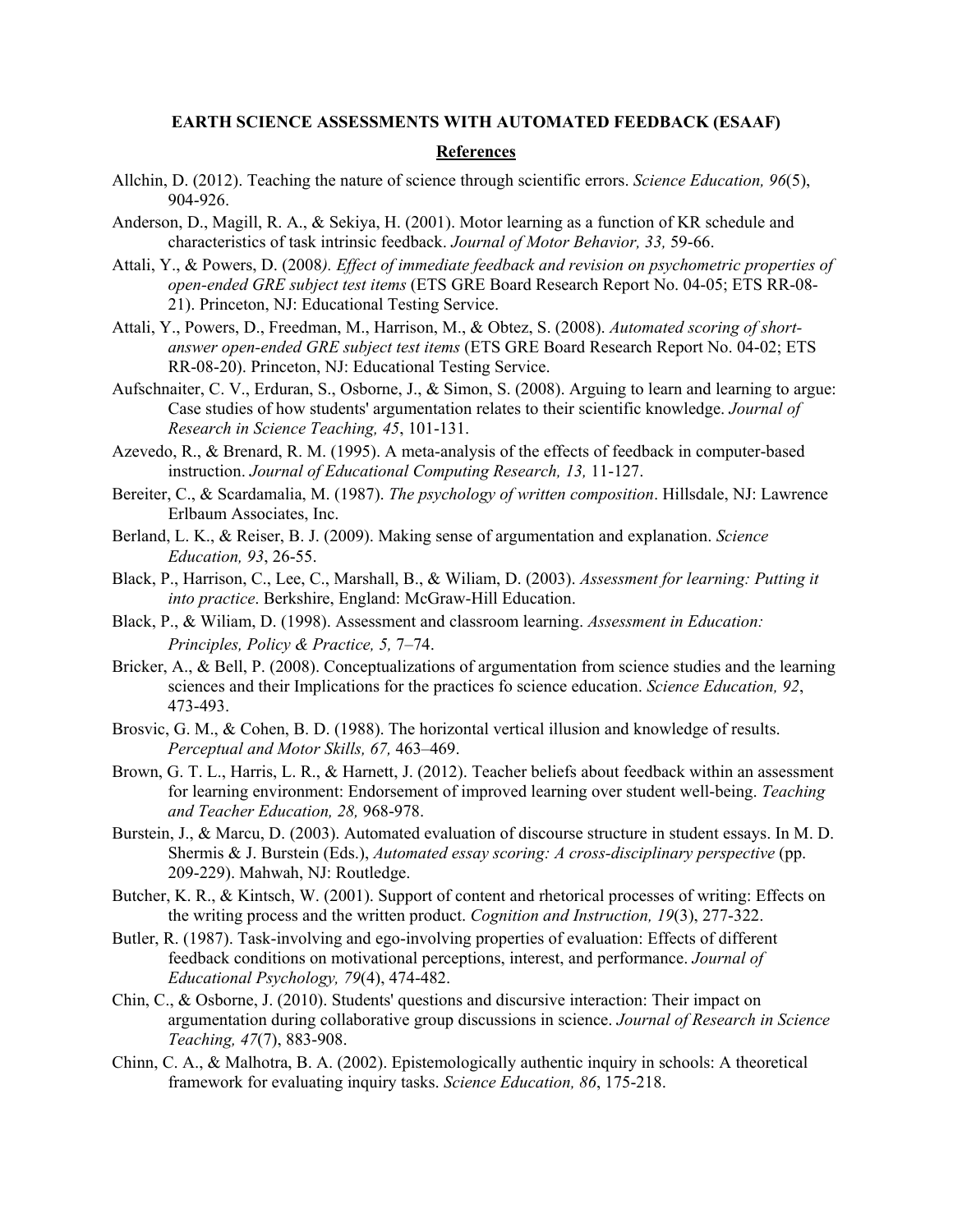- Clark, D., Sampson, V., Weinberger, A., & Erkens, G. (2007). Analytic frameworks for assessing dialogic argumentation in online learning environments. *Educational Psychology Review, 19*, 343- 374.
- Clarke, S. (2003). *Enriching feedback in the primary classroom*. London, England: Hodder and Stoughton.
- Corbett, A. T., & Anderson, J. R. (1989). Feedback timing and student control in the LISP intelligent tutoring system. In D. Bierman, J. Brueker, & J. Sandberg (Eds.), *Proceedings of the Fourth International Conference on Artificial Intelligence and Education* (pp. 64–72). Amsterdam, The Netherlands: IOS Press.
- Crooks, T. J. (1988). The impact of classroom evaluation practices on students. *Review of Educational Research, 58*(4), 438-481.
- Davis, E. A. (2003). Prompting middle school science students for productive reflection: Generic and directed prompts. *The Journal of the Learning Sciences, 12*(1), 91-142.
- Dihoff, R. E., Brosvic, G. M., & Epstein, M. L. (2003). The role of feedback during academic testing: The delay retention effect revisited. *The Psychological Record, 53,* 533–548.
- Duschl, R. A., & Osborne, J. (2002). Supporting and promoting argumentation discourse in science education. *Studies in Science Education*, *38*, 39-72.
- Erduran, S., Simon, S., & Osborne, J. (2004). TAPping into argumentation: Developments in the application of Toulmin's argument pattern for studying science discourse. *Science Education, 88*, 915-933.
- Faul, F., Erdfelder, E., Buchner, A., & Lang, A. G. (2009). Statistical power analyses using G\*Power 3.1: Tests for correlation and regression analyses. *Behavior Research Methods, 41*, 1149-1160.
- Gibbs, G., & Simpson, C. (2004). Conditions under which assessment supports students' learning. *Learning and Teaching in Higher Education, 1,* 3-31.
- Graesser, A. C. (2011). Learning, thinking, and emoting with discourse technologies. *American Psychologist, 66*(8), 746-757.
- Graesser, A. C., Lu, S., Jackson, G. T., Mitchell, H. H., Ventura, M., Onley, A., & Louwerse, M. M. (2004). AutoTutor: A tutor with dialogue in natural language. *Behavior Research Methods, Instruments, & Computers, 36*(2), 180-92.
- Hattie, J. (2009). *Visible learning: A synthesis of over 800 meta-analyses relating to achievement*. New York, NY: Routledge.
- Higgins, D., Xi, X., Zechner, K., & Williamson, D. (2011). A three-stage approach to the automated scoring of spontaneous spoken responses. *Computer Speech and Language, 25*, 282-306.
- Institute of Education Sciences & National Science Foundation. (2013). *Common guidelines for education research and development.* Washington, DC: U.S. Department of Education.
- Intergovernmental Panel on Climate Change. (2007). Climate change 2007: Synthesis report: Summary for policymakers. Retrieved on Jan 2, 2013 from http://www.ipcc.ch/pdf/assessmentreport/ar4/syr/ar4\_syr.pdf
- Jimenez-Aleixandre, M. P., Rodriguez, A. B., & Duschl, R. A. (1999). "Doing the lesson" or "doing science": Argument in high school genetics. *Science Education, 84*, 757-792.
- Kerr, M. S., Rynearson, K., & Kerr, M. C. (2006). Student characteristics for online learning success. *The Internet and Higher Education, 9,* 91-105.
- Kluger, A. N., & DeNisi, A. (1996). The effects of feedback interventions on performance: A historical review, a meta-analysis, and a preliminary feedback intervention theory. *Psychological Bulletin, 119,* 254–284.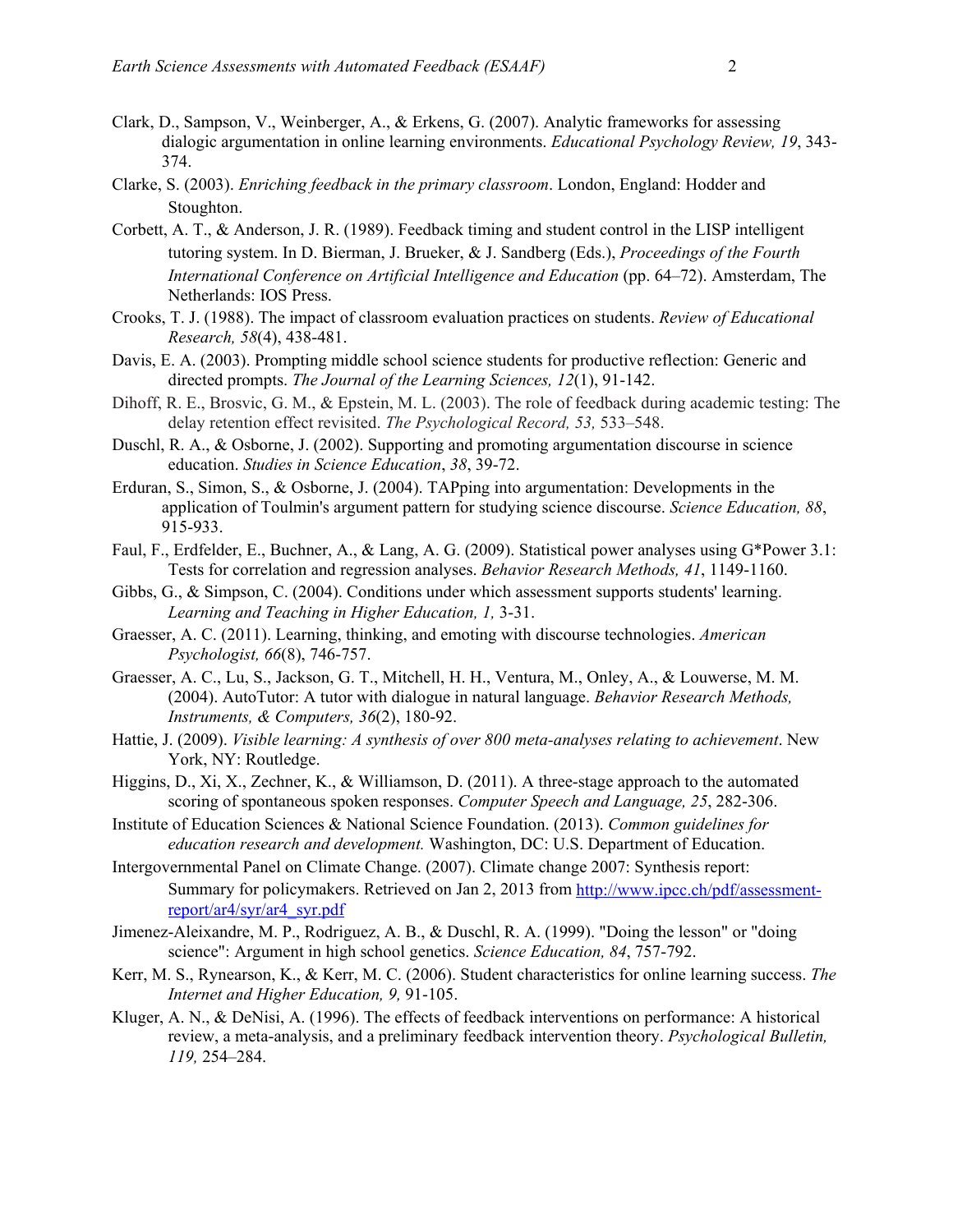- Koedinger, K. R., McLaughlin, E. A., & Heffernan, N. T. (2010). A quasi-experimental evaluation of an on-line formative assessment and tutoring system. *Journal of Educational Computing Research, 43*(4), 489-510.
- Kuhn, D., & Udell, W. (2003). The development of argument skills. *Child Development, 74*(5), 1245- 1260.
- Kulik, J. A., & Kulik, C. C. (1988). Timing of feedback and verbal learning. *Review of Educational Research, 58,* 79–97.
- Landis, J. R., & Koch, G. G. (1977). The measurement of observer agreement for categorical data. *Biometrics,* 33*,* 159–174.
- Lane, S. (2004). Validity of high-stakes assessment: Are students engaged in complex thinking? *Educational Measurement: Issues and Practice, 23*(3), 6-14.
- Leacock, C., & Chodorow, M. (2003). Automated grammatical error detection. In M. D. Shermis & J. Burstein (Eds.), *Automated essay scoring: A cross-disciplinary perspective* (pp. 186-199). Mahwah, NJ: Lawrence Erlbaum Associates, Inc.
- Ledley, T. S., Dahlman, L., McAuliffe, C., Haddad, N., Taber, M. R., Domenico, B., Lynds, S., & Grogan, M. (2011). Making earth science data accessible and usable in education. *Science, 333*(6051), 1838-1839.
- Lee, H.-S., Liu, O. L., & Linn, M. C. (2011). Validating measurement of knowledge integration in science using multiple-choice and explanation items. *Applied Measurement in Education, 24,* 115-136.
- Lee, H. -S., Liu, O. L., Pallant, A., Pryputniewicz, S., Crotts, K., & Buck, Z. (in press). Assessment of uncertainty-infused scientific argumentation. *Journal of Research in Science Teaching*.
- Lee, H. –S., Pallant, A., Pryputniewicz, S., & Liu, O. L. (2013, April). *Measuring students' scientific argumentation associated with uncertain current science*. Paper presented at the annual meeting of the National Association for Research in Science Teaching, Rio Grande, Puerto Rico.
- Lee, H.-S., & Songer, N. B. (2003). Making authentic science accessible to students. *International Journal of Science Education, 25*(8), 923-948.
- Linn, M., Liu, O.L., Ryoo, K., & Madhok, J. (2012, April). *Teaching and assessing scientific thinking: Online inquiry units with automated scoring.* Paper presented at the 2012 Annual Conference of the American Educational Research Association, Vancouver, BC*.*
- Liu, O.L., Brew, C., Blackmore, J., Gerard, L., & Madhok, J. (2013, April). *Automated scoring for inquiry science assessment: An application of c-rater.* Paper presented at the 2013 Annual Conference of the National Council on Measurement in Education*,* San Francisco, CA.
- Liu, O. L., Lee, H.-S., & Linn, M. C. (2011). Measuring knowledge integration: A four year study. *Journal of Research in Science Teaching, 48,* 1079-1107.
- Metz, K. E. (2004). Children's understanding of scientific inquiry: Their conceptualization of uncertainty in investigations of their own design. *Cognition and Instruction, 22*, 219-290.
- Mitchell, T., Russell, T., Broomhead, P., & Aldridge, N. (2002). Towards robust computerised marking of free-text responses. P*roceedings of the 6th CAA International Computer Assisted Assessment Conference, Loughborough, United Kingdom*.
- Molden, D. (Ed.). (2007). *Water for food, water for life: A comprehensive assessment of water management in agriculture*. London, UK: International Water Management Institute.
- Narciss, S., & Huth, K. (2004). How to design informative tutoring feedback for multimedia learning. In H. M. Niegemann, D. Leutner, & R. Brunken (Ed.), *Instructional design for multimedia learning*  (pp. 181–195). Munster, Germany: Waxmann.
- National Council of Teachers of English. (2008). *Statement on class size and teacher workload: Secondary.* Retrieved from http://www.ncte.org/positions/statements/classsizesecondary
- National Research Council. (2012). *A framework for K-12 science education: Practices crosscutting concepts, and core ideas*. Washington, DC: The National Academies Press.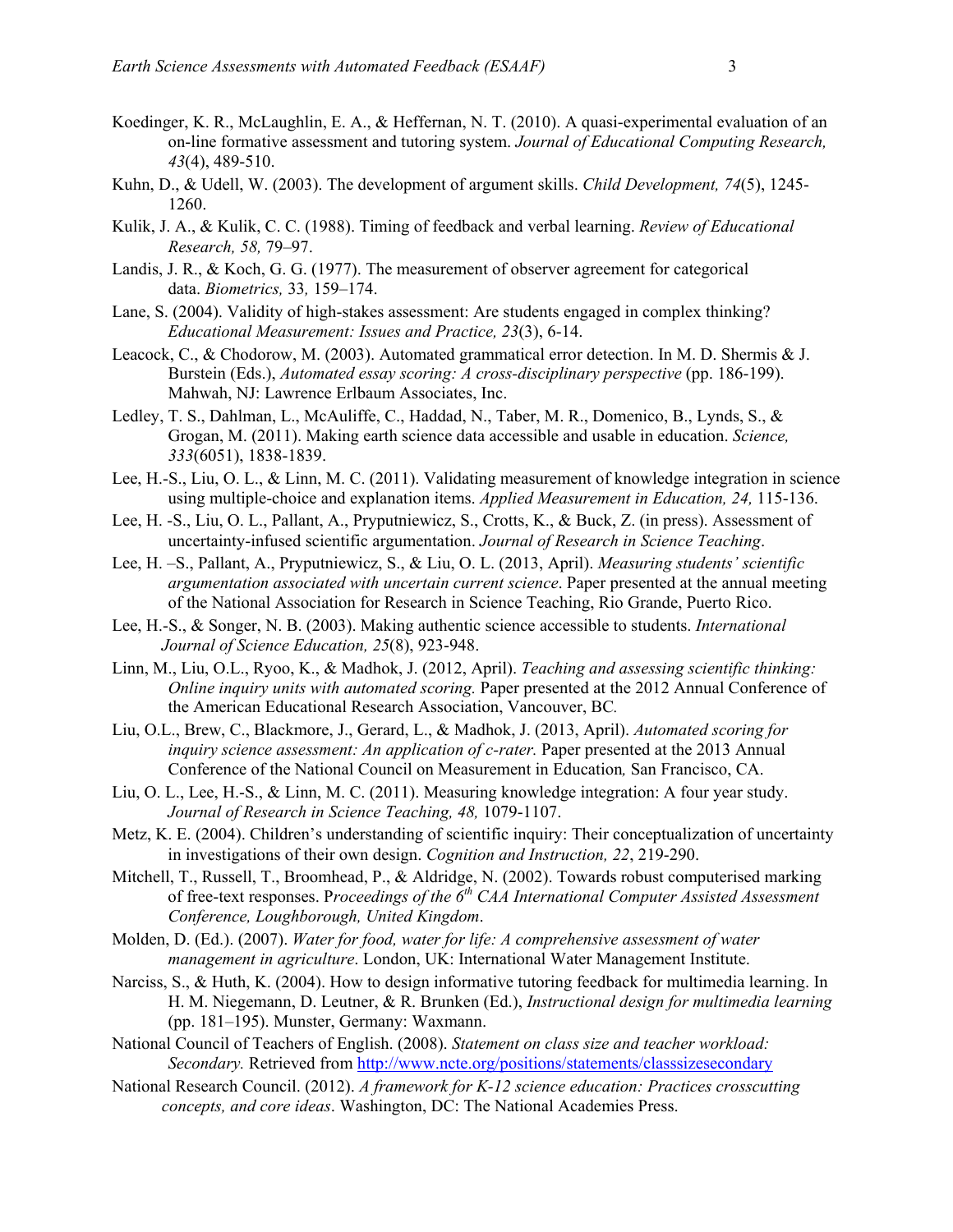- NGSS Lead States. (2013). *Next generation science standards: For states, by states*. Washington, DC: The National Academies Press.
- Osborne, J., Erduran, S., & Simon, S. (2004). Enhancing the quality of argumentation in school science. *Journal of Research in Science Teaching, 41*(10), 994-1020.
- Pallant, A., Pryputniewicz, S., & Lee, H. –S. (2012). Exploring the unknown: Fostering critical thinking in earth and space science. *The Science Teacher, 79*(3), 60-66.
- Pallant, A., & Tinker, R. (2004). Reasoning with atomic-scale molecular dynamic models. *Journal of Science Education and Technology, 13*, 51-66.
- Partnership for Assessment of Readiness for College and Careers. (2012). *PARCC progress updated: March 2012.* Retrieved from PARCC website http://www.parcconline.org/sites/parcc/files/PARCC%20Progress%20Report%20- %20FINAL.pdf
- Quellmalz*,* E*.,* Timms*,* M., & Buckley*,* B*. (*2005*). Using science simulations to support powerful formative assessments of complex science learning*. San Francisco, CA: WestEd.
- Ritter, K. (2012). *UN climate scientist: Sandy no coincidence.* USA Today. Retrieved from http://www.usatoday.com/story/weather/2012/11/27/climate-change-hurricane-sandy/1730251/
- Rogers, P. (2008). Coping with global warming and climate change. *Journal of Water Resources Planning and Management*, *134*(3), 203–204.
- Sadler, D. R. (1998). Formative assessment: Revisiting the territory. *Assessment in Education: Principles, Policy, and Practice, 5,* 77-84.
- Sadler, D. R. (2010). Beyond feedback: Developing student capability in complex appraisal. *Assessment & Evaluation in Higher Education, 35,* 535-550.
- Sampson, V., & Clark, D. B. (2008). Assessment of the ways students generate arguments in science education: Current perspectives and recommendations for future directions. *Science Education*, *92*, 447-472.
- Sandene, B., Horkay, N., Bennett, R. E., Braswell, J., Kaplan, B., & Oranje, A. (2005). *Online assessment in mathematics and writing: Reports from the NAEP technology-based assessment project, research and development series* (NCES 2005-457). Washington, DC: U.S. Department of Education, National Center for Educational Statistics.
- Sandoval, W. A. (2003). Conceptual and epistemic aspects of students' scientific explanations. *The Journal of the Learning Sciences, 12*(1), 5-51.
- Shepard, L. A. (2000). Commentary: Evaluating the validity of formative and interim assessment. *Educational Measurement: Issues and Practice, 28*(3), 32-37.
- Shute, V. J. (2008). Focus on formative feedback. *Review of Educational Research, 78,* 153-189.
- Singer, S. R., Hilton, M. L., & Schweingruber, H. A. (2006). *America's Lab Report: Investigations in High School Science*. Washington, National Academies Press.
- Sisk-Hilton, S. (2009). *Teaching and learning in public: Professional development through shared inquiry*. New York, NY: Teachers College Press.
- Smarter Balanced Assessment Consortium. (2012). *Smarter Balanced Assessment Consortium: General item specifications.* Retrieved from http://www.smarterbalanced.org/wordpress/wpcontent/uploads/2012/05/TaskItemSpecifications/ItemSpecifications/GeneralItemSpecifications.p df
- Sukkarieh, J. Z. (2010, July). *Maximum entropy for the automatic content scoring of free-text responses*. Paper presented at MaxEnt 2010, Chamonix Mont-Blanc, France.
- Sukkarieh, J. Z., & Blackmore, J. (2009). c-rater: Automatic content scoring for short constructed responses. In *Proceedings of the 22nd International FLAIRS Conference* (pp. 290-295). Sanibel Island, FL: Association for the Advancement of Artificial Intelligence.